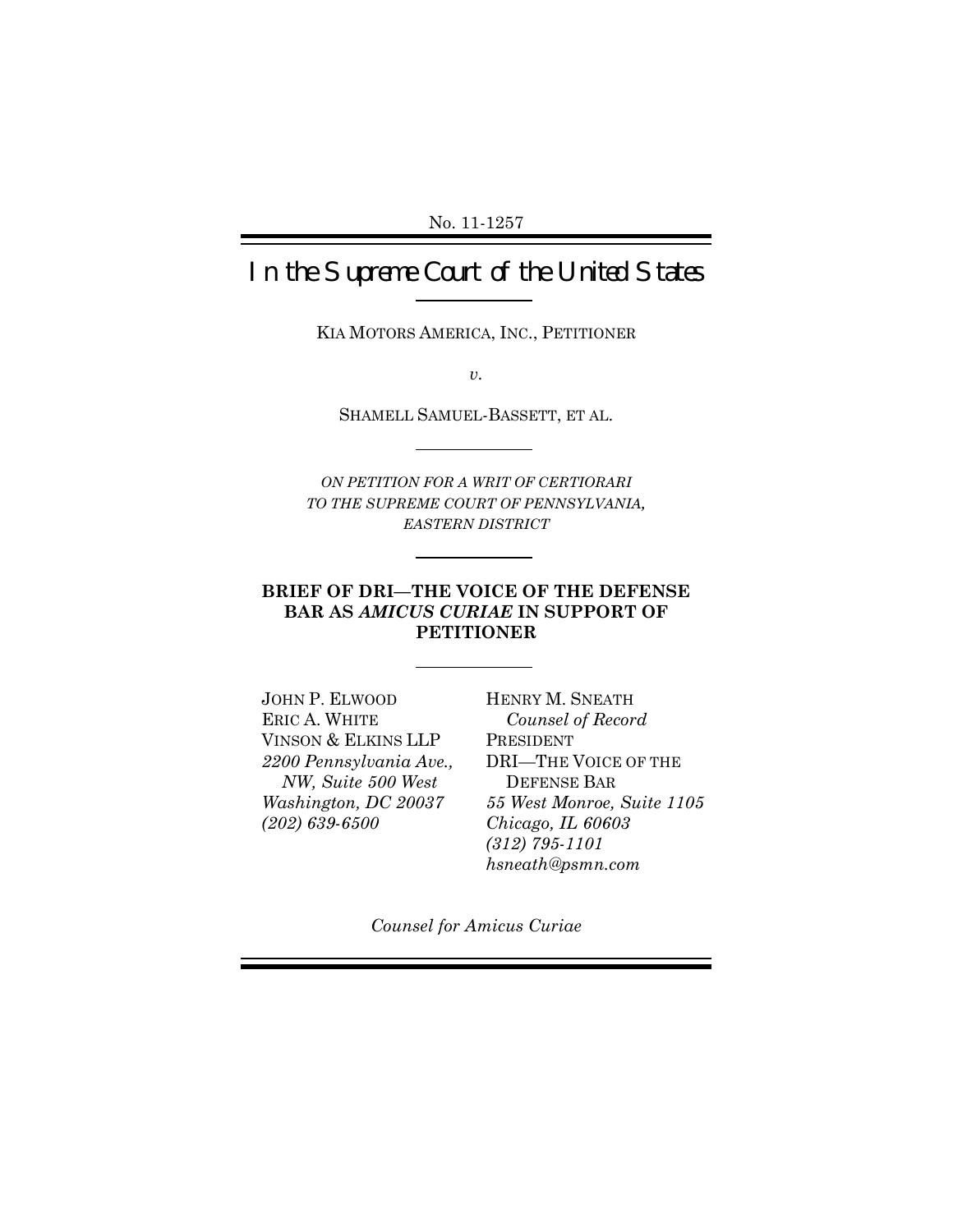## **TABLE OF CONTENTS**

| I. The Trial Court Violated Kia's Due-<br>Process Rights By Determining                                                                               |
|-------------------------------------------------------------------------------------------------------------------------------------------------------|
| II. Further Review Is Necessary To Resolve<br>Persistent Disagreement About The<br>Validity Of Aggregate-Damages Awards 11                            |
| A. Most Courts Reject Aggregate<br>Damages As Contrary To Due                                                                                         |
| B. A Minority Of Courts Permit                                                                                                                        |
| C. Leading Treatises Confirm The Need                                                                                                                 |
| III. The Waiver Finding Itself Violates<br>Kia's Due-Process Rights, And Does<br>Not Insulate The Constitutionally<br>Suspect Aggregate-Damages Award |
|                                                                                                                                                       |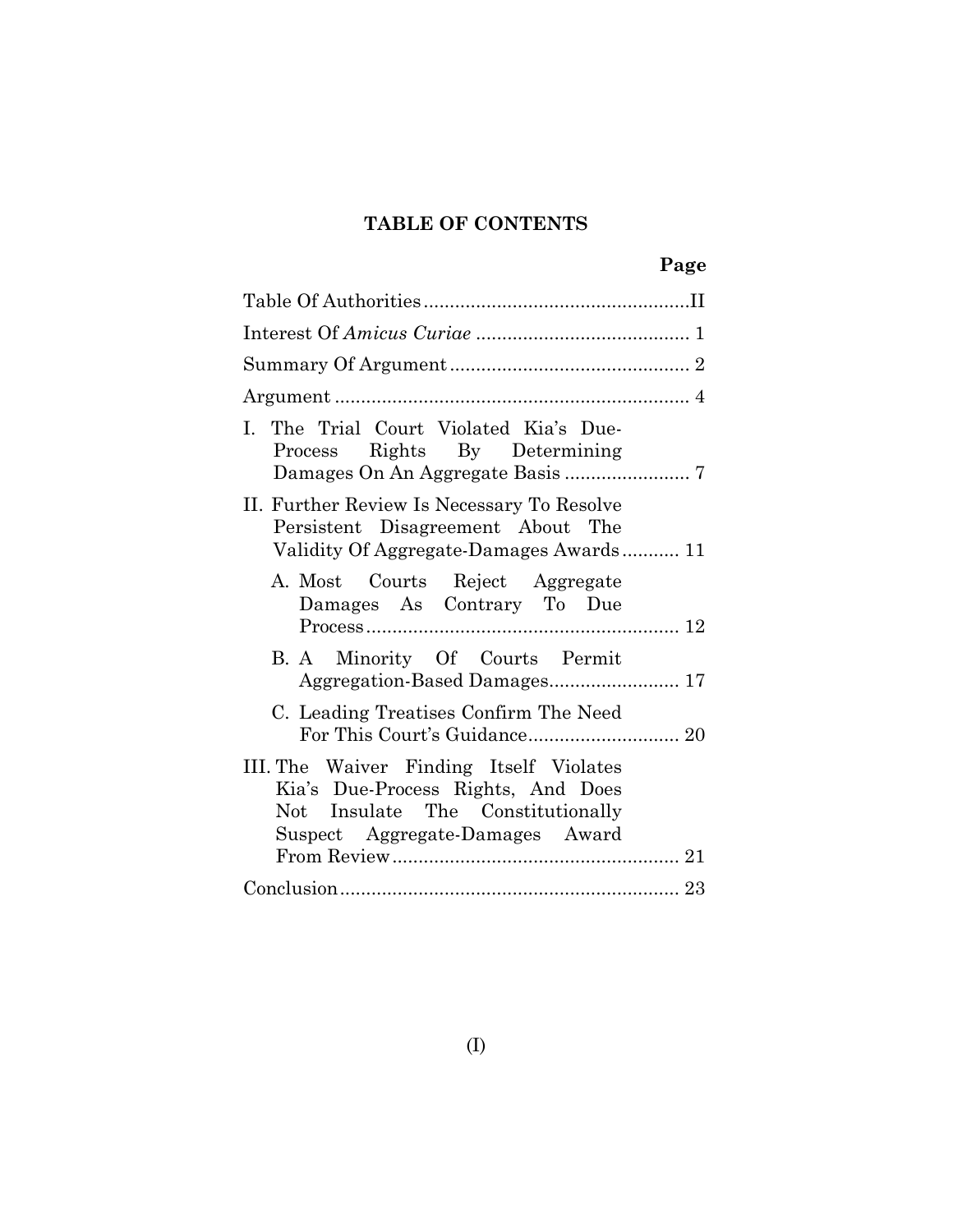# **TABLE OF AUTHORITIES**

# **Cases: Page(s)**

| Allapattah Servs., Inc. v. Exxon Corp.,<br>333 F.3d 1248 (11th Cir. 2003)  16              |
|--------------------------------------------------------------------------------------------|
| Am. Pipe & Constr. Co. v. Utah,                                                            |
| Am. Surety Co. v. Baldwin,                                                                 |
| Amchem Prods., Inc. v. Windsor,                                                            |
| Anderson Contracting, Inc. v. DSM<br>Copolymers, Inc.,<br>776 N.W.2d 846 (Iowa 2009) 17    |
| AT&T Mobility LLC v. Concepcion,                                                           |
| Bell Atl. Corp. v. AT&T Corp.,                                                             |
| BMW of N. Am., Inc. v. Gore,                                                               |
| Boeing Co. v. Van Gemert,                                                                  |
| Broussard v. Meinecke Discount<br>Muffler Shops, Inc.,<br>155 F.3d 331 (4th Cir. 1998)  14 |
| Brown v. Colegio de Abogados de<br>Puerto Rico,                                            |
| Califano v. Yamasaki,                                                                      |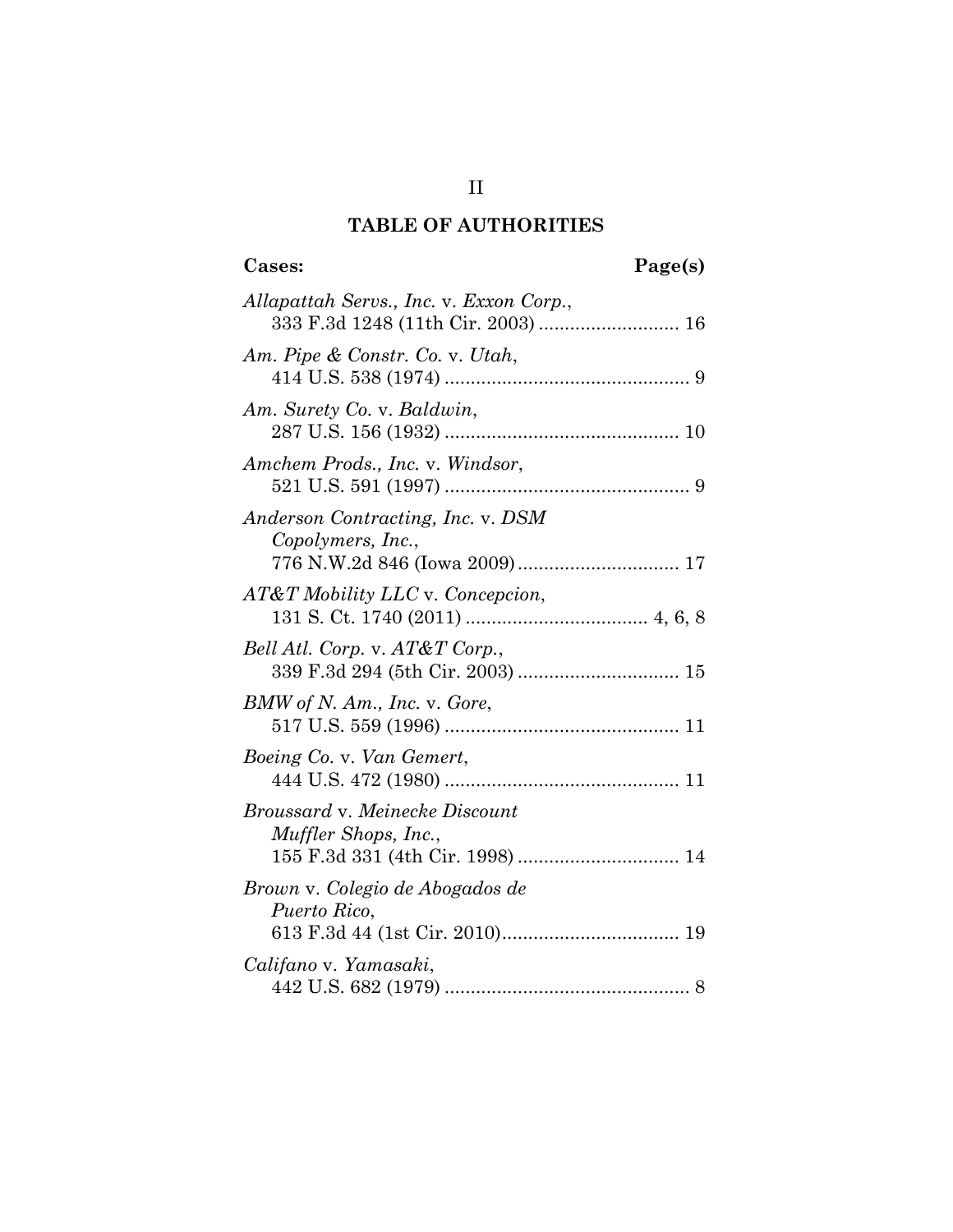| Cases-Continued:                                                                                    | Page(s) |
|-----------------------------------------------------------------------------------------------------|---------|
| Commonwealth v. Sanchez,                                                                            |         |
| Coopers & Lybrand v. Livesay,                                                                       |         |
| Davis v. Wechsler,                                                                                  |         |
| Deposit Guar. Nat'l Bank v. Roper,                                                                  |         |
| Douglas v. Alabama,                                                                                 |         |
| Duran v. U.S. Bank Nat'l Assoc.,<br>137 Cal. Rptr. 3d 391 (Cal. Ct. App. 2012) 12-13                |         |
| Eisen v. Carlisle & Jacquelin,                                                                      |         |
| Eisen v. Carlisle & Jacquelin,<br>479 F.2d 1005 (2d Cir. 1973) 13, 14-15                            |         |
| Granberry v. Islay Invs.,                                                                           |         |
| Hertz Corp. v. Friend,                                                                              |         |
| Hilao v. Estate of Marcos,                                                                          |         |
| In re Bridgestone/Firestone Inc. Tires<br>Prods. Liab. Litig.,<br>288 F.3d 1012 (7th Cir. 2002)  19 |         |
| In re Fibreboard Corp.,<br>893 F.2d 706 (5th Cir. 1990)  12, 15                                     |         |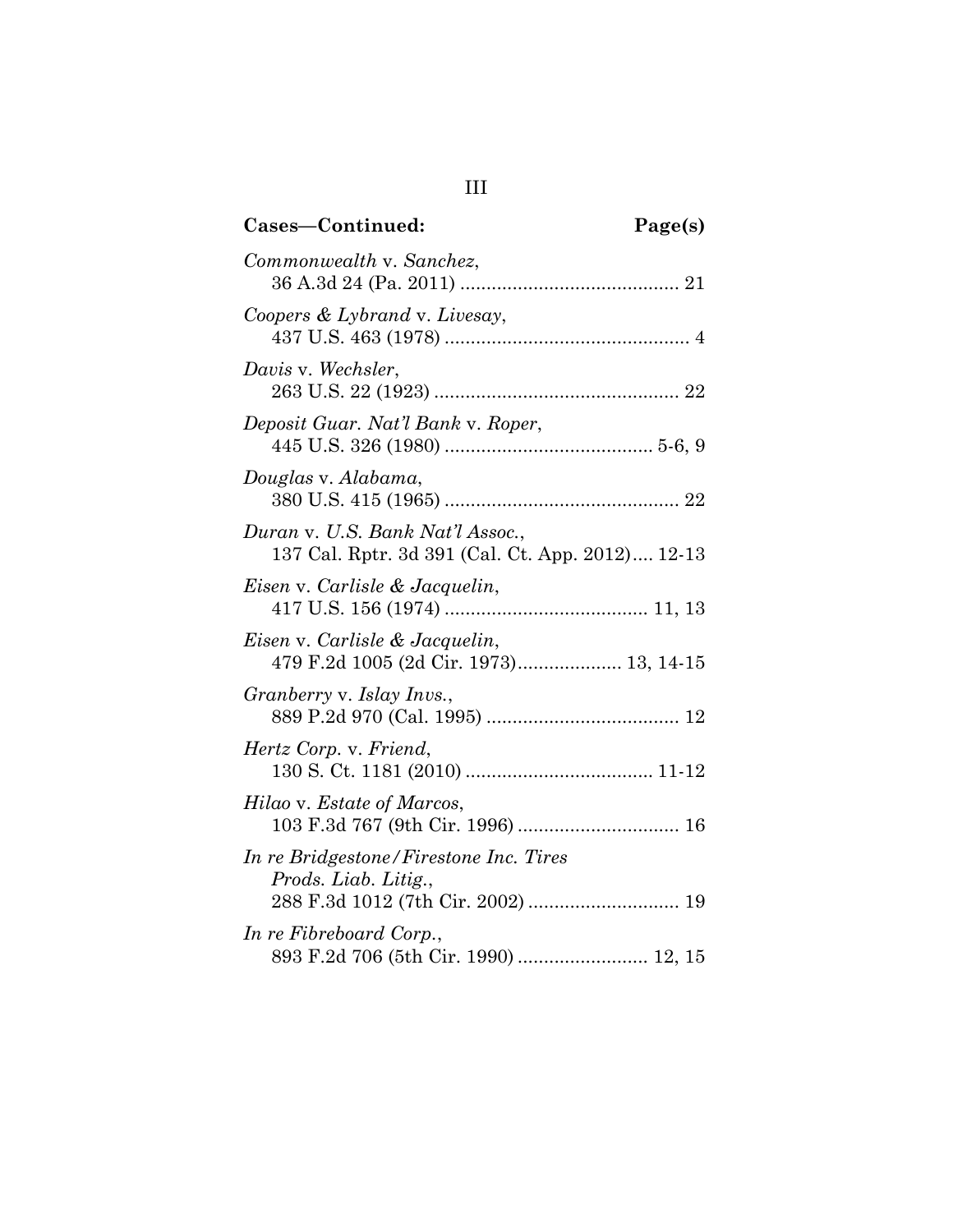| Cases-Continued:                                                          | Page(s) |
|---------------------------------------------------------------------------|---------|
| In re Hotel Tel. Charges,<br>500 F.2d 86 (9th Cir. 1974)  15-16           |         |
| In re Indus. Gas Antitrust Litig.,<br>100 F.R.D. 280 (N.D. Ill. 1983)  18 |         |
| In re Pharm. Indus. Average<br><i>Wholesale Price Litig.,</i>             |         |
| In re Scrap Metal Antitrust Litig.,                                       |         |
| Kforce, Inc. v. Surrex Solutions Corp.,                                   |         |
| Lindsey v. Normet,                                                        |         |
| Mace v. Van Ru Credit Corp.,                                              |         |
| Madsen v. Women's Health Ctr., Inc.,                                      |         |
| McLaughlin v. Am. Tobacco Co.,                                            |         |
| Nelson v. Greater Gadsden Housing Auth.,                                  |         |
| Newton v. Merrill Lynch, Pierce, Fenner<br>& Smith, Inc.,                 |         |
| Osborne v. Ohio,                                                          |         |
| Philip Morris USA, Inc. v. Scott,                                         |         |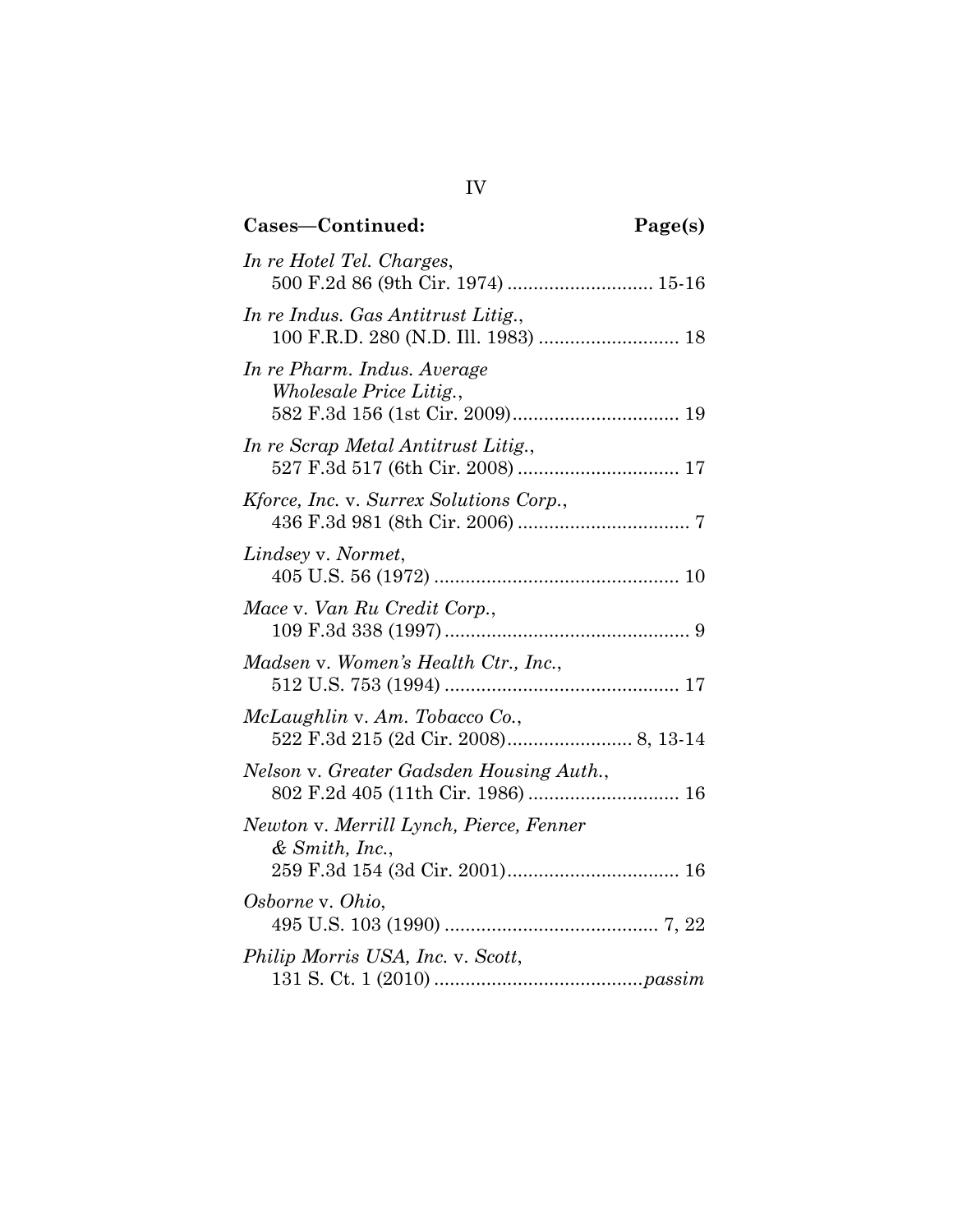# **Cases—Continued: Page(s)** *Romero* v. *Philip Morris, Inc.*, 109 P.3d 768 (N.M. Ct. App. 2005) ..................... 19 *Sav-on Drug Stores, Inc.* v. *Superior Ct.*, 96 P.3d 194 (Cal. 2004) ....................................... 13 *Scottsdale Mem'l Health Sys., Inc.* v. *Maricopa Cnty.*, 228 P.3d 117 (Ariz. Ct. App. 2010) ................ 17-18 *Seijas* v. *Republic of Argentina*, 606 F.3d 53 (2d Cir. 2010)................................... 14 *Shady Grove Orthopedic Assocs., P.A*. v. *Allstate Ins. Co*., 130 S. Ct. 1431 (2010) ........................................... 3 *Simer* v. *Rios*, 661 F.2d 655 (7th Cir. 1981) ............................... 18 *Six (6) Mexican Workers* v. *Ariz. Citrus Growers*, 904 F.2d 1301 (9th Cir. 1990) ............................. 15 *State Farm Mut. Auto. Ins. Co.* v. *Campbell*, 538 U.S. 408 (2003) ............................................. 11 *Stonebridge Life Ins. Co.* v. *Pitts*, 236 S.W.3d 201 (Tex. 2007)................................. 12 *Thorn* v. *Jefferson-Pilot Life Ins. Co.*, 445 F.3d 311 (4th Cir. 2006) ......................... 14, 15 *Thorogood* v. *Sears, Roebuck & Co.*, 624 F.3d 842 (7th Cir. 2010) ................................. 4 *Wal-Mart Stores, Inc.* v. *Dukes*, 131 S. Ct. 2541 (2011) ..................................*passim Windham* v. *Amer. Brands, Inc.*, 565 F.2d 59 (4th Cir. 1977) ................................. 14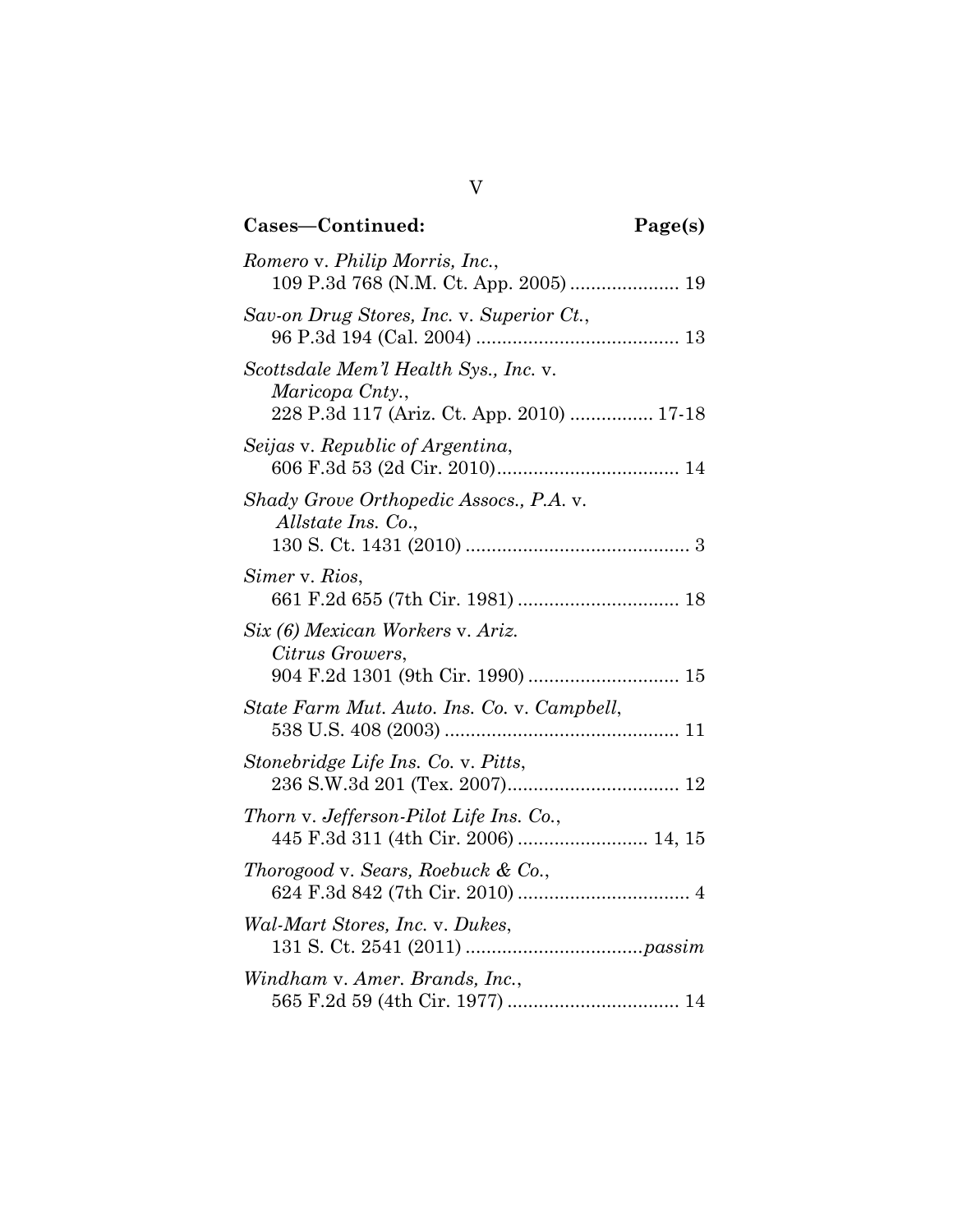| <b>Statutes:</b> | Page(s) |
|------------------|---------|
|                  |         |

|--|--|--|

## **Miscellaneous:**

| Amaris Elliott-Engel, <i>Philadelphia courts</i><br>may see substantial layoffs, Legal<br>Intelligencer (Jan. 29, 2009),<br><i>available at http://www.law.com/jsp/</i><br>nlj/legaltimes/PubArticleFriendlyLT.                                                                                    |
|----------------------------------------------------------------------------------------------------------------------------------------------------------------------------------------------------------------------------------------------------------------------------------------------------|
| Richard A. Epstein, Class Actions:<br>Aggregation, Amplification, and Distortion,                                                                                                                                                                                                                  |
| Howard M. Erichson, CAFA's Impact on<br>Class Action Lawyers,                                                                                                                                                                                                                                      |
| Hui Ling Lin et al., An International Look at<br>the Lawsuit Avoidance Hypothesis of IPO<br>Underpricing, presented at Financial<br>Management Association 2008 in Dallas,<br><i>available at http://fma2.org/Texas/Comp</i><br>Papers/AnInternationalLookAtThe<br>LawsuitAvoidanceHypothesisOfIPO |
| 2 Joseph M. McLaughlin, <i>McLaughlin on</i><br><i>Class Actions</i> (6th ed. Supp. 2009)  18, 20                                                                                                                                                                                                  |
| Tanya J. Monestier, Transnational Class<br>Actions and the Illusory Search for<br>Res Judicata, 86 Tulane L. Rev. 1 (2011) 4                                                                                                                                                                       |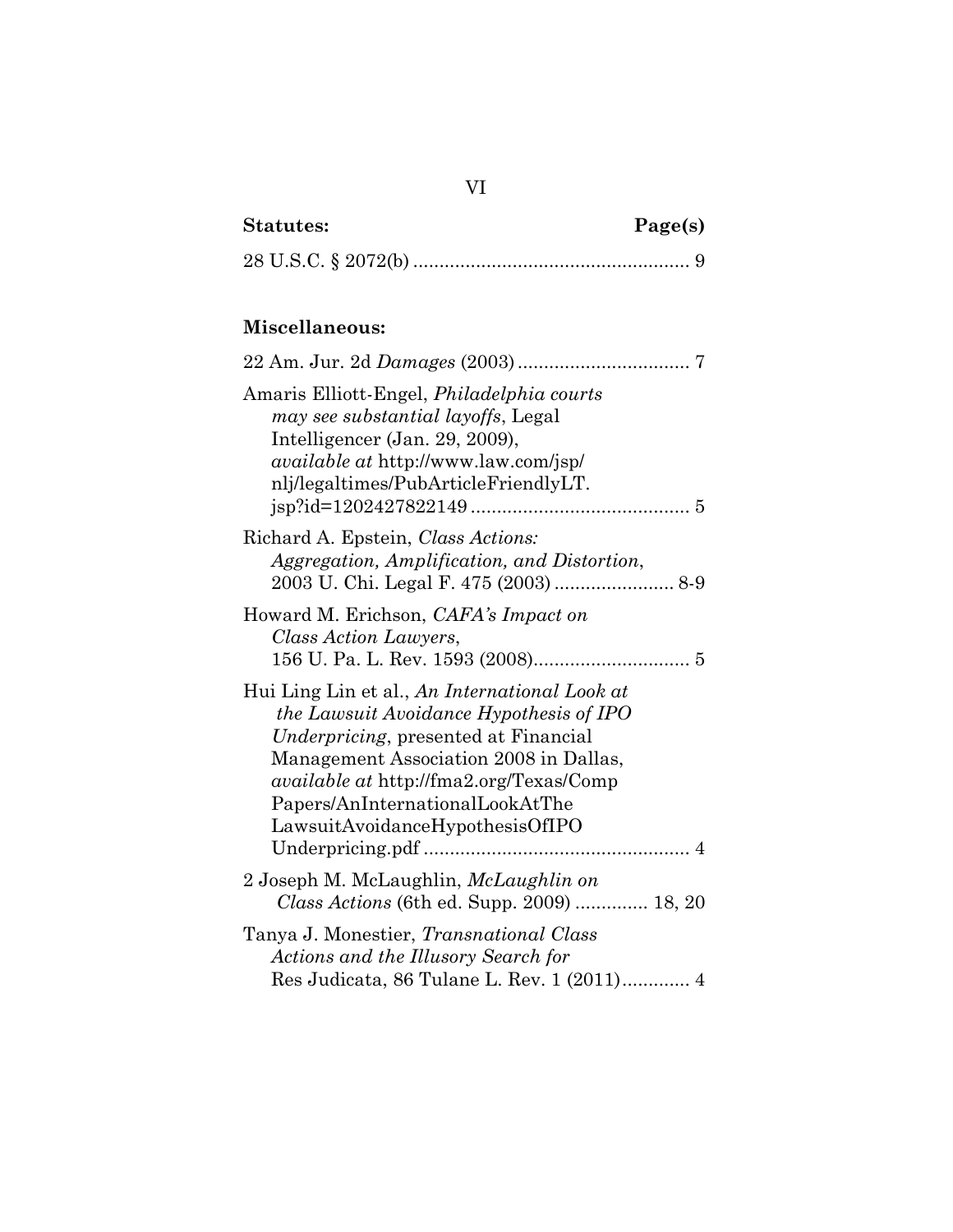# **Miscellaneous—Contined: Page(s)** 5 James Wm. Moore et al., *Moore's Federal Practice* (3d ed. 2009) .......................................... 18 3 William Rubenstein et al., *Newberg on Class Actions* (4th ed. Supp. 2009) ................ 20-21 Patricia A. Seith, *Civil Rights, Labor, and the Politics of Class Action Jurisdiction*, 7 Stan. J. C.R. & C.L. 83 (2011)............................ 5 Joshua D. Wright, *Are Plaintiffs Drawn to Philadelphia's Civil Courts? An Empirical Examination*, Exec. Summ. 2 (Int'l Ctr. for L. & Econ., Oct. 20, 2011), *available at* http://laweconcenter.org/ images/articles/philadelphia\_courts.pdf............... 5

#### VII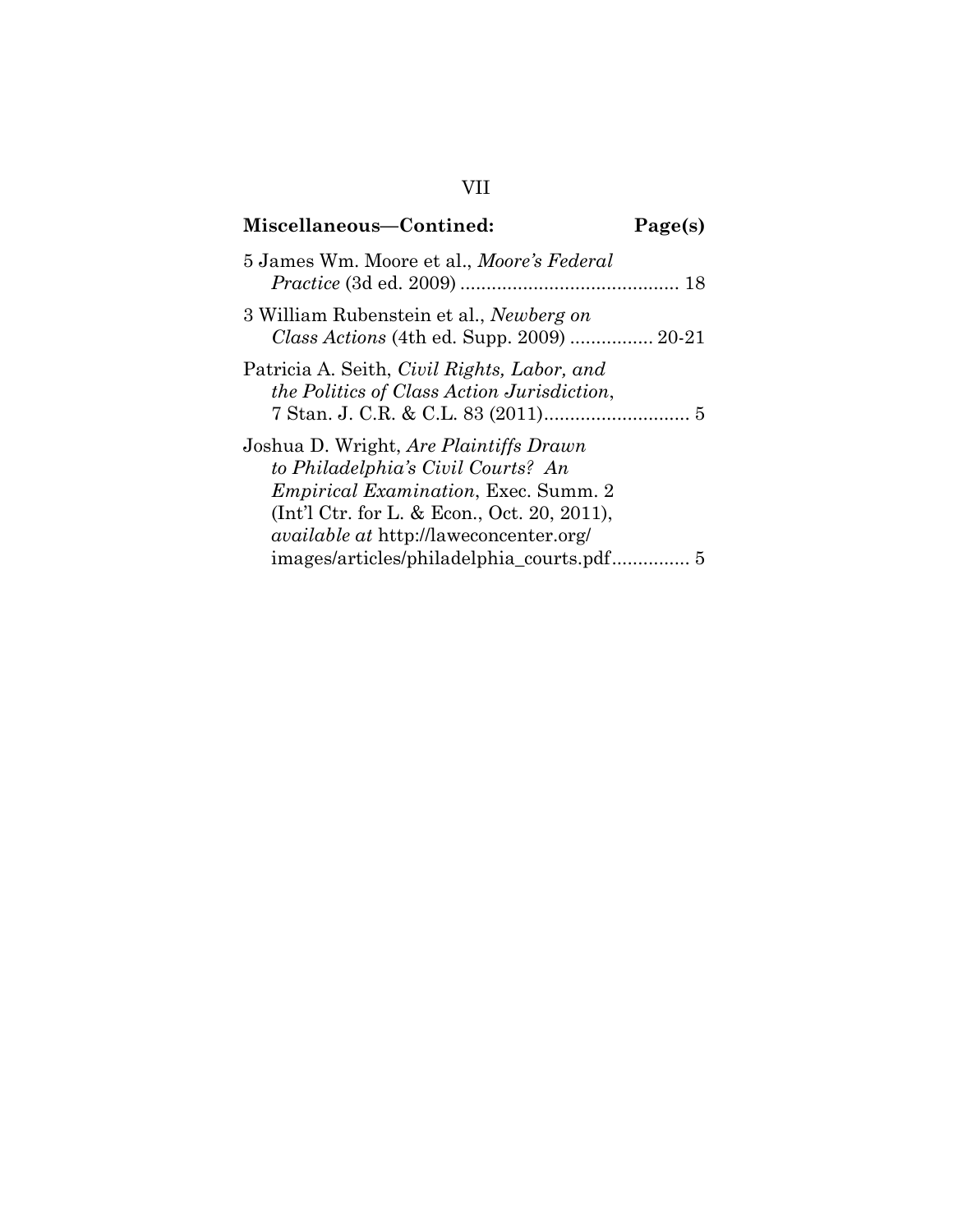#### **INTEREST OF** *AMICUS CURIAE***<sup>1</sup>**

DRI—the Voice of the Defense Bar is an international organization of more than 22,000 attorneys involved in civil-litigation defense. DRI is committed to enhancing the skills, effectiveness, and professionalism of defense attorneys. As part of this commitment, DRI seeks to address issues germane to the defense bar to improve the civil justice system. DRI has long participated in the ongoing effort to make the civil justice system fairer, more efficient, and—when national issues are involved—more consistent. To promote these objectives, DRI participates as *amicus curiae* in cases, such as this one, that raise issues important to its members, their clients, and the judicial system.

DRI members have wide experience in litigating class actions and understand the issues raised by such cases in a variety of contexts. They are only too familiar with the dangers that the class-action mechanism poses for fundamental principles of due process. This case presents two situations that DRI members often encounter: courts' dilution of bedrock due-process guarantees to facilitate the resolution of class-action claims, and some state courts' selective invocation of waiver or forfeiture principles to insulate questionable rulings from review. DRI and its members seek to promote a level playing field and the fundamental fairness necessary to resolve

<sup>&</sup>lt;sup>1</sup> No counsel for a party authored this brief in whole or part, and no counsel or party made a monetary contribution to fund the preparation or submission of this brief. No person other than the *amicus curiae* and its counsel made any monetary contribution to its preparation and submission. The parties were timely notified and they consented to this filing.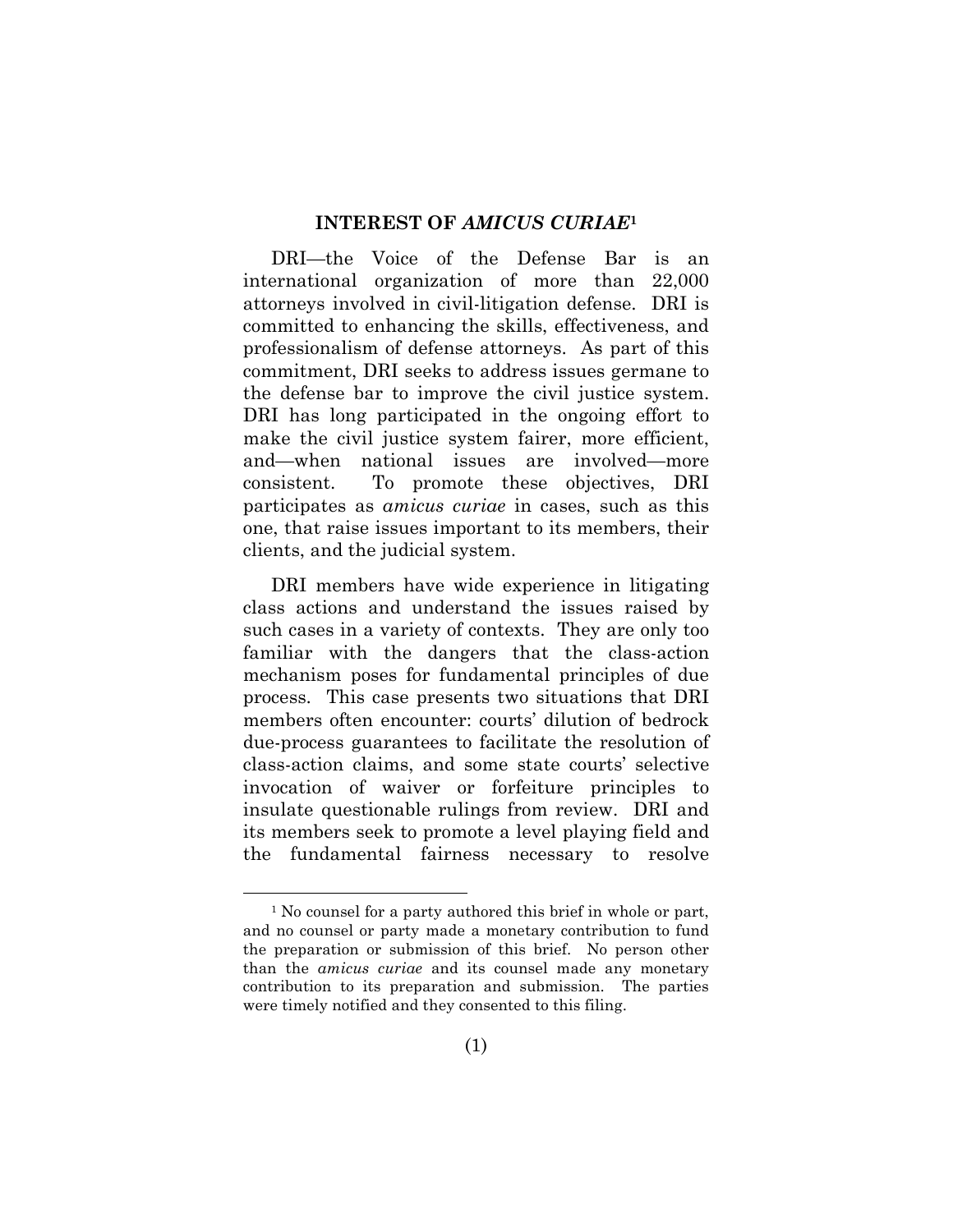disputes efficiently, equitably, and predictably. That is not possible under the decision below. This Court should grant certiorari; at a minimum, it should summarily reverse the judgment of the Supreme Court of Pennsylvania, which was plainly wrong under this Court's precedents.

#### **SUMMARY OF ARGUMENT**

As petitioner Kia Motors America, Inc. ("Kia") persuasively demonstrates, Pennsylvania's courts denied it due process of law by awarding aggregate damages to the respondent class based on a simple formula that multiplied the damages of the single class representative by the total number of persons in the class. The trial court did not allow Kia to contest the other 9,401 individual class members' rights to damages, and the court made no attempt to determine the damages any of those individuals suffered or, indeed, whether any of them actually suffered damages at all. On appeal, the Supreme Court of Pennsylvania compounded that due-process violation by failing even to consider the issue based on the plainly incorrect conclusion that Kia waived its right to challenge the aggregate-damages award by failing to object to the trial court's method during jury instructions—despite the fact that Kia had already repeatedly stated that damages would have to be determined in individual proceedings. See Pet. App. 115a (Saylor, J., dissenting) ("[T]he record is replete with objections \* \* \*.").

Allowing an entire class to recover damages based only on a rudimentary "Trial by Formula," *Wal-Mart Stores, Inc.* v. *Dukes*, 131 S. Ct. 2541, 2561 (2011), without any inquiry into class members' individual entitlement to damages would transform class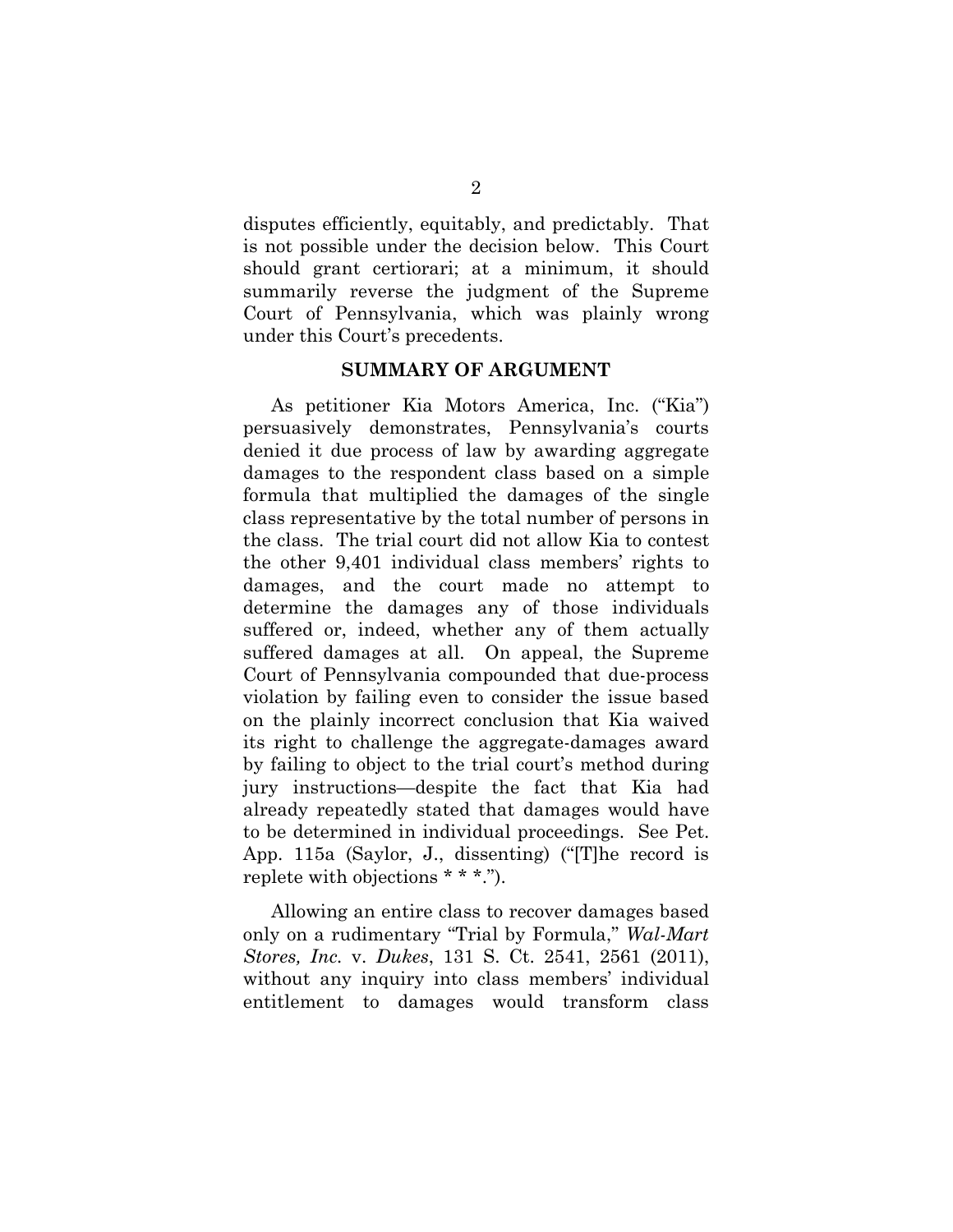actions from a mere procedural device into a means for obtaining enhanced damages unmoored from the actual harm suffered by class members. Properly understood, a class action *is* a mere procedural device: "[N]o less than traditional joinder (of which it is a species)," a class action simply allows the prosecution of claims of "multiple parties at once, instead of in separate suits," but "leaves the parties' legal rights and duties intact and the rules of decision unchanged." *Shady Grove Orthopedic Assocs., P.A*. v. *Allstate Ins. Co*., 130 S. Ct. 1431, 1443 (2010) (plurality opinion). By relieving class members of their individual obligation to prove actual injuries, the Pennsylvania trial court expanded the class's right to recover at the expense of Kia's fundamental due-process rights. This Court should reject such a "novel project." *Wal-Mart*, 131 S. Ct. at 2561.

Most federal courts of appeals and state courts of last resort that have addressed the issue have held that aggregate-damages awards of the sort at issue here violate defendants' due-process rights because they exceed the damages individual class members actually suffered. But other courts have allowed aggregate-damages awards. Even among those courts, however, the Pennsylvania trial court embraced a particularly broad form of aggregate damages, an "unconventionally liberal approach to class certification and collectivized treatment of individualized issues in aggregate litigation," Pet. App. 115a (Saylor, J., dissenting). This Court's review is necessary to provide guidance on a frequently recurring issue that Justice Scalia recently recognized is an "important question"—the "extent to which class treatment may constitutionally reduce the normal requirements of due process." *Philip*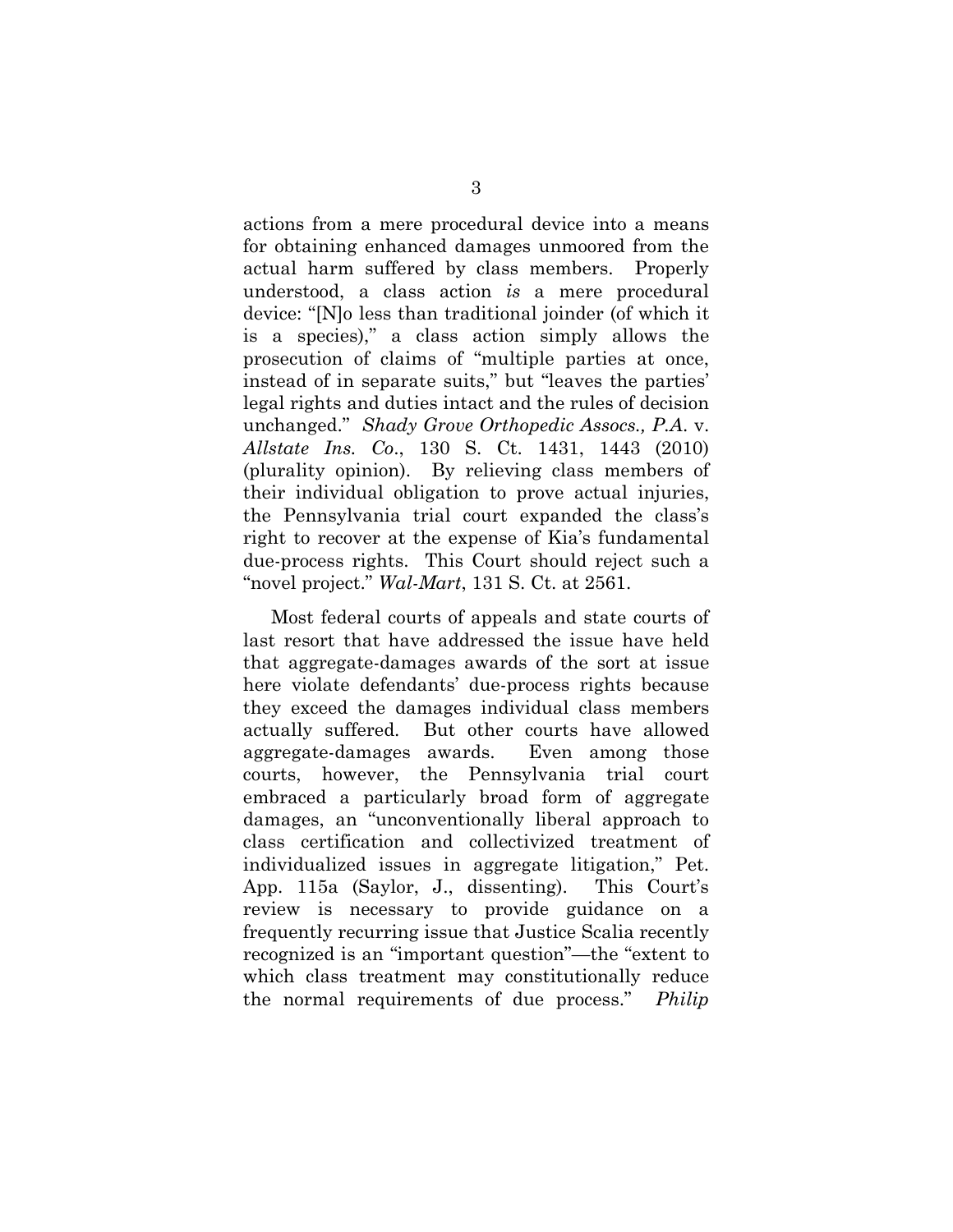*Morris USA, Inc.* v. *Scott*, 131 S. Ct. 1,\*4 (2010) (Scalia, J., in chambers).

#### **ARGUMENT**

Class actions have become the favored way of commencing tort suits in the United States. Compared to traditional individual lawsuits, class actions result in higher damages awards,<sup>2</sup> net higher payoffs for plaintiffs' attorneys,<sup>3</sup> and—because of the risk of crippling judgments—tend to induce defendants to agree to larger sums even to "settl[e] questionable claims."<sup>4</sup> *AT&T Mobility LLC* v. *Concepcion*, 131 S. Ct. 1740, 1752 (2011). In 2005, prompted by "[n]ational concern over abuse of the class-action device," *Philip Morris USA, Inc.* v. *Scott*,

<sup>3</sup> Tanya J. Monestier, *Transnational Class Actions and the Illusory Search for* Res Judicata, 86 Tulane L. Rev. 1, 73 (2011).

<sup>2</sup> See, *e.g.*, Hui Ling Lin et al., *An International Look at the Lawsuit Avoidance Hypothesis of IPO Underpricing*, \*14 presented at Financial Management Association 2008 in Dallas, *available at* http://fma2.org/Texas/CompPapers/AnInternational LookAtTheLawsuitAvoidanceHypothesisOfIPOUnderpricing.pdf ("By representing all investors at the same time (some of whom may not otherwise have filed a lawsuit) class actions tend to result in substantially larger damage claims \* \* \*.").

<sup>4</sup> Accord *Coopers & Lybrand* v. *Livesay*, 437 U.S. 463, 476 (1978) ("Certification of a large class may so increase the defendant's potential damages liability and litigation costs that he may find it economically prudent to settle and to abandon a meritorious defense."); *Thorogood* v. *Sears, Roebuck & Co.*, 624 F.3d 842, 848-849 (7th Cir. 2010) (Posner, C.J.) ("The risk of error becomes asymmetric when the number of claims aggregated in the class action is so great that an adverse verdict would push the defendant into bankruptcy; in such a case the defendant will be under great pressure to settle even if the merits of the case are slight."). See generally Monestier, 86 Tulane L. Rev. at 73.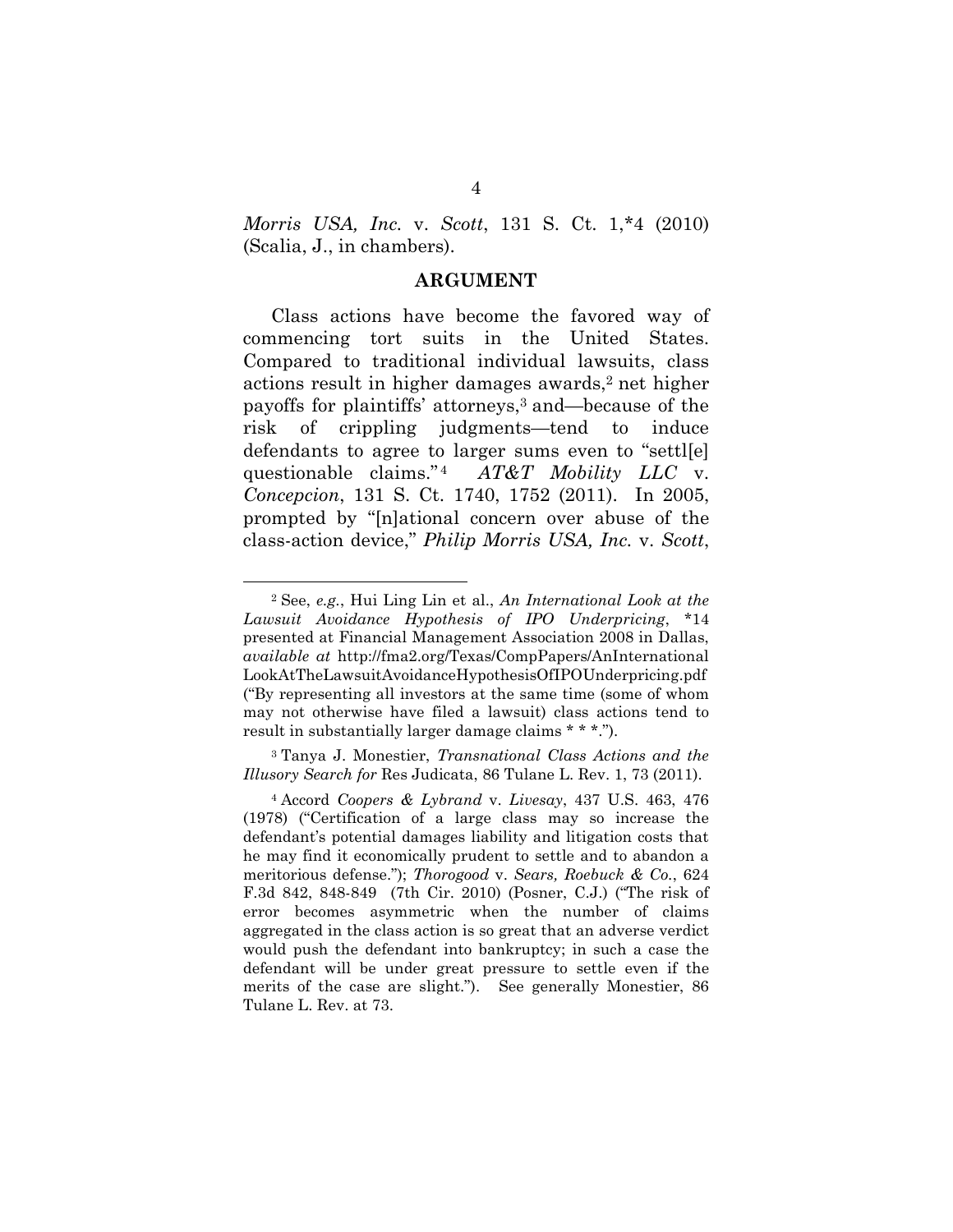131 S. Ct. 1, \*4 (2010) (Scalia, J., in chambers), Congress passed the Class Action Fairness Act, with the explicit goal of bringing more state class actions into federal court and thus under the protection of federal procedure. But seven years later, the number of state-court class actions continues to rise. <sup>5</sup> In those many cases, like the one here, "the constraints of the Due Process Clause will be the only federal protection" for defendants. *Ibid.*

In this case, Kia had the misfortune of being sued in Philadelphia, a city where, as one academic study found, data support the "conclusion that [the] courts demonstrate a marked and meaningful preference for plaintiffs."<sup>6</sup> In the class-action suit and appeals that

<sup>5</sup> See, *e.g.*, Patricia A. Seith, *Civil Rights, Labor, and the Politics of Class Action Jurisdiction*, 7 Stan. J. C.R. & C.L. 83, 115 (2011) ("At least in California, limited state court data combined with statistics regarding class action filings in federal court—'strongly suggest that CAFA has shifted class action activity from state courts to federal courts even as the total number of class actions in California has grown.'") (quoting Howard M. Erichson, *CAFA's Impact on Class Action Lawyers*, 156 U. Pa. L. Rev. 1593, 1609 (2008)).

<sup>6</sup> Joshua D. Wright, *Are Plaintiffs Drawn to Philadelphia's Civil Courts? An Empirical Examination*, Exec. Summ. 2 (Int'l Ctr. for L. & Econ., Oct. 20, 2011), *available at* http://laweconcenter.org/images/articles/philadelphia\_courts.pdf. As Professor Wright noted in his study, that conclusion is unsurprising given efforts to make the venue "even more attractive to attorneys" in mass tort cases "' so we're taking business away from other courts.'" Amaris Elliott-Engel, *Philadelphia courts may see substantial layoffs*, Legal Intelligencer (Jan. 29, 2009) (*available at* http://www.law. com/jsp/nlj/legaltimes/PubArticleFriendlyLT.jsp?id=1202427822 149) (quoting Court of Common Pleas President Judge Pamela Pryor Dembe). Of course, it was probably not happenstance that the class filed suit in a jurisdiction that is widely regarded as being plaintiff-friendly. Cf. *Deposit Guar. Nat'l Bank* v. *Roper*,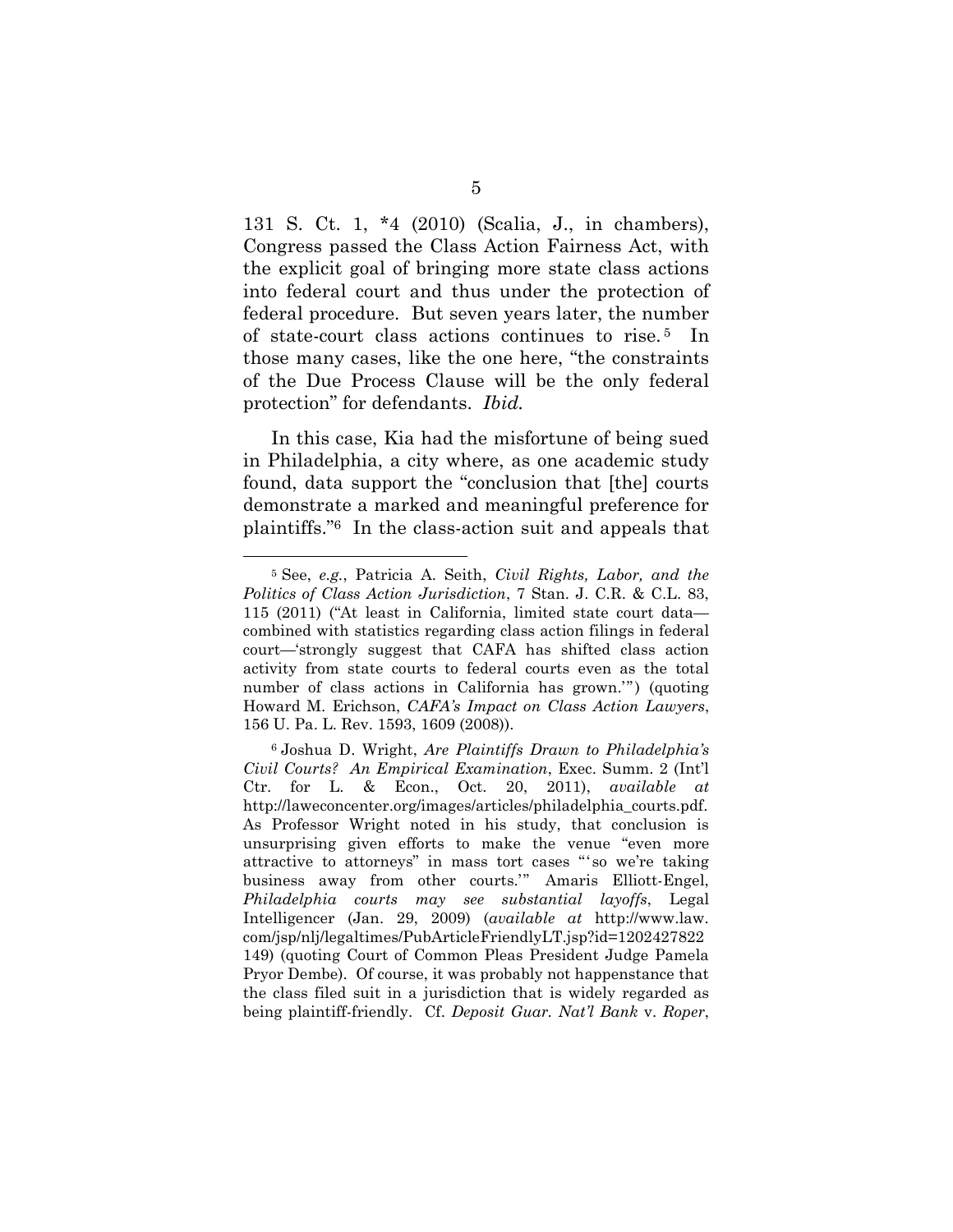followed, Pennsylvania's courts violated Kia's dueprocess rights. They did so first by denying Kia the ability to have its liability assessed on the basis of actual damages suffered by individual class members, instead awarding aggregate damages to class members although it was "an unarguably individualized form of damages they sought—and \* \* \* were awarded—namely, 'out of pocket paid repair costs.'" Pet. App. 102a (Saylor, J., dissenting). And, on appeal, the Pennsylvania courts exacerbated that due-process violation by concluding that Kia had forfeited its argument, despite a "record \* \* \* replete with objections," *id.* at 115a (Saylor, J., dissenting), through an aggressive application of the state's contemporaneous-objection rule.

Although both issues raise troubling due-process concerns, this brief will principally focus on the dueprocess implications of aggregate damages, for two reasons. First, "[t]he extent to which class treatment may constitutionally reduce the normal requirements of due process is an important question," *Philip Morris*, 131 S. Ct. at \*4 (Scalia, J., in chambers), and one on which both state and federal courts are deeply and intractably divided. Second, this is a frequently recurring issue that nonetheless tends to be insulated from review by the pressures on defendants to settle. See, *e.g.*, *AT&T Mobility*, 131 S. Ct. at 1752 (noting defendants' tendency to settle even specious claims when damages are potentially great). This case thus represents an unusual opportunity to review a class-

<sup>445</sup> U.S. 326, 339-340 (1980) (discussing "'forum shopping' by putative class representatives attempting to locate a judge perceived as sympathetic to class actions.").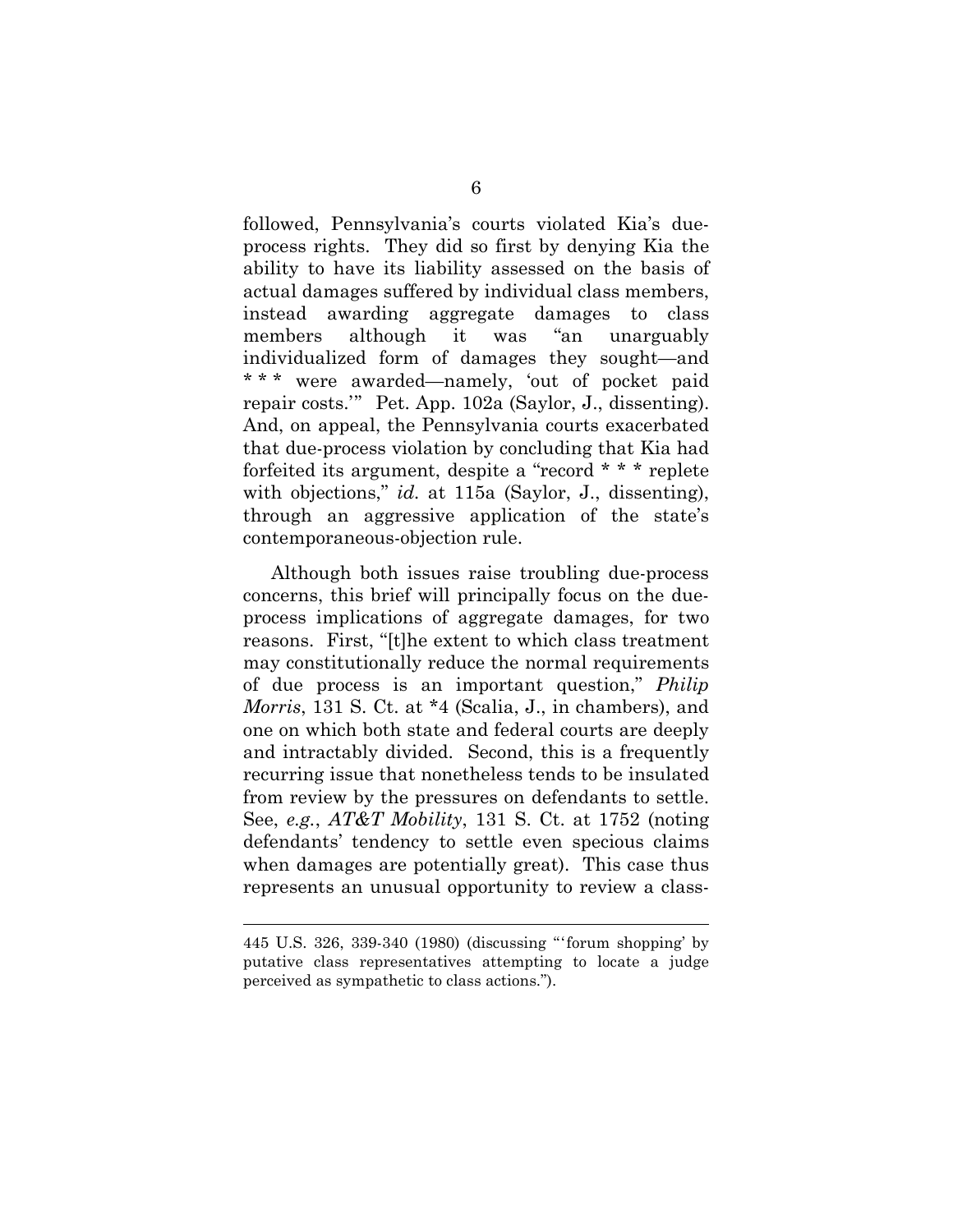action case that not only did not compel settlement, but comes to this Court with the benefit of a full trial record. The Pennsylvania courts' aggressive and incorrect finding of waiver would not prevent this Court from considering the underlying issue of the due-process implications of aggregate-damages awards. See generally *Osborne* v. *Ohio*, 495 U.S. 103 (1990). And, even if it did, summary reversal would clear the way for future review. It is well past time for the Court to review this issue; as Justice Scalia has noted, "this constitutional issue ought not to be permanently beyond our review." *Philip Morris*, 131 S. Ct. at \*4 (Scalia, J., in chambers).

## **I. THE TRIAL COURT VIOLATED KIA'S DUE-PROCESS RIGHTS BY DETERMINING DAMAGES ON AN AGGREGATE BASIS**

The Pennsylvania trial court's award of aggregate damages violated Kia's due-process rights. It is indisputable that, in the "usual" circumstance of separate trials (*Wal-Mart Stores, Inc.* v. *Dukes*, 131 S. Ct. 2541, 2550  $(2011)$ , each plaintiff would only be able to recover damages equal to the individual harm he suffered. To receive more than that would run afoul of the bedrock rule that "a plaintiff may not be made more than whole or receive more than one full recovery for the same harm." *Kforce, Inc.* v. *Surrex Solutions Corp.*, 436 F.3d 981, 984 (8th Cir. 2006) (internal quotations omitted); see also 22 Am. Jur. 2d *Damages* § 28 (2003) ("The sole object of compensatory damages is to make the injured party whole for losses actually suffered \* \* \*."). Yet that is precisely what happened here. Although the trial court recognized that "individual class members paid varying out-of-pocket costs," Pet. App. 37a, and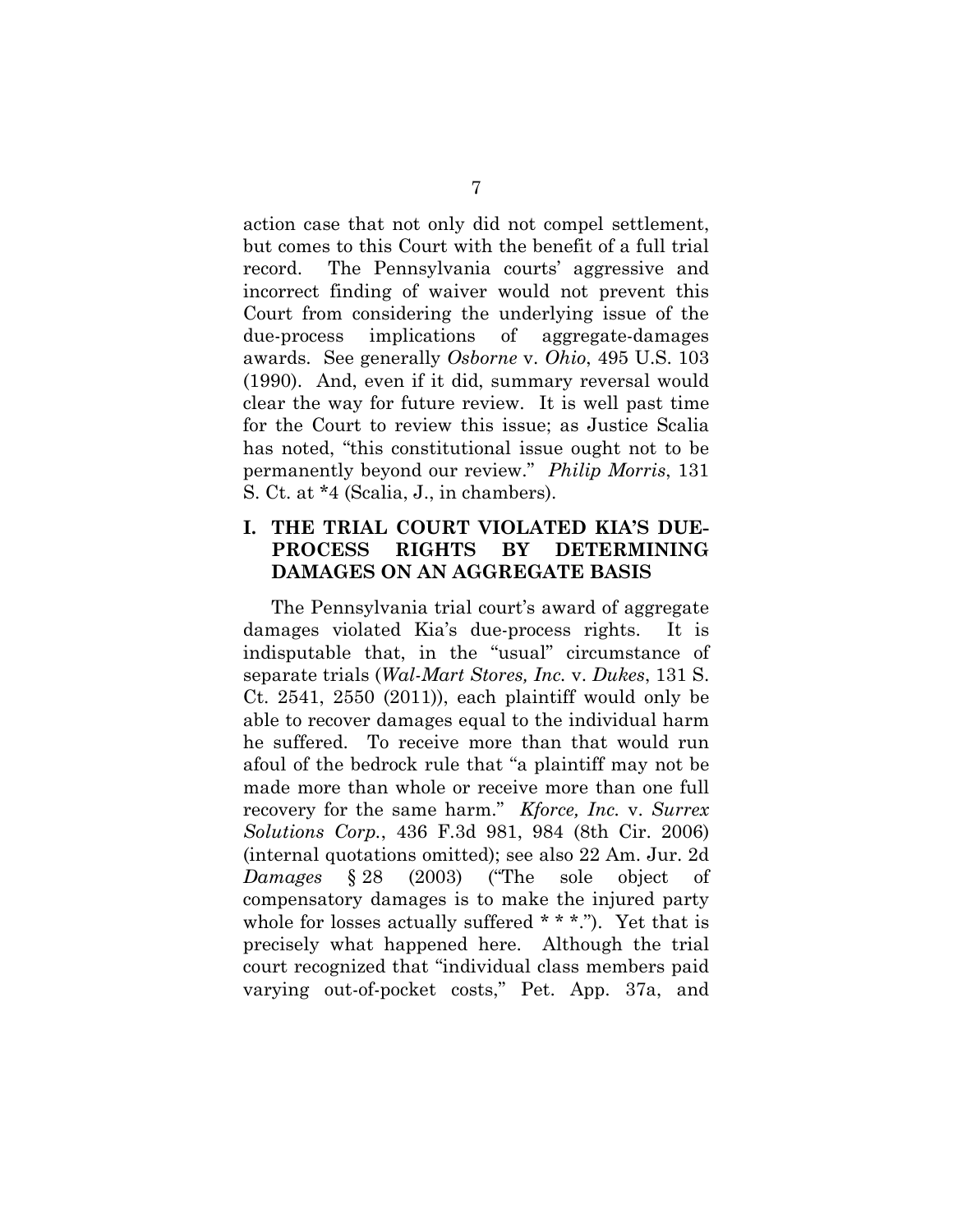although it "was well established that [Kia] already had paid for many of the repairs as warranty items," *id.* at 106a (Saylor, J., dissenting), the court nonetheless awarded damages for the *entire class* based only on proof of *a single class member's* out-ofpocket expenses, Pet App. 6a-7a, 129a-130a; see also Pet. 8-10. The effect of relying on this "grossly generalized, hypothetical proof," Pet. App. 106a (Saylor, J., dissenting), was to create an "astronomical damages figure" that "bears little or no relationship to the amount of economic harm actually caused by [the] defendant[]," *McLaughlin* v. *Am. Tobacco Co.*, 522 F.3d 215, 231 (2d Cir. 2008).<sup>7</sup>

That this occurred in the context of a class action does not affect its propriety. If anything, there should be greater scrutiny for constitutional infirmities in a class-action proceeding, because class actions are "'an exception to the usual rule that litigation is conducted by and on behalf of the individual named parties only.'" *Wal-Mart*, 131 S. Ct. at 2550 (quoting *Califano* v. *Yamasaki*, 442 U.S. 682, 700-701 (1979)). A defendant's due-process rights do not expand or contract based on the particular procedural mechanism a plaintiff chooses when filing suit. See Richard A. Epstein, *Class Actions: Aggregation, Amplification, and Distortion*, 2003 U. Chi. Legal F. 475, 490 (2003) ("[W]e should hold the substantive law constant regardless of

<sup>7</sup> Aside from the due-process concerns in any individual case, allowing loose aggregate proof has a distorting effect on the litigation process by ratcheting up damages and increasing the pressure on defendants to settle. As this Court has observed, "[f]aced with even a small chance of a devastating loss, defendants will be pressured into settling questionable claims." *AT&T Mobility*, 131 S. Ct. at 1752.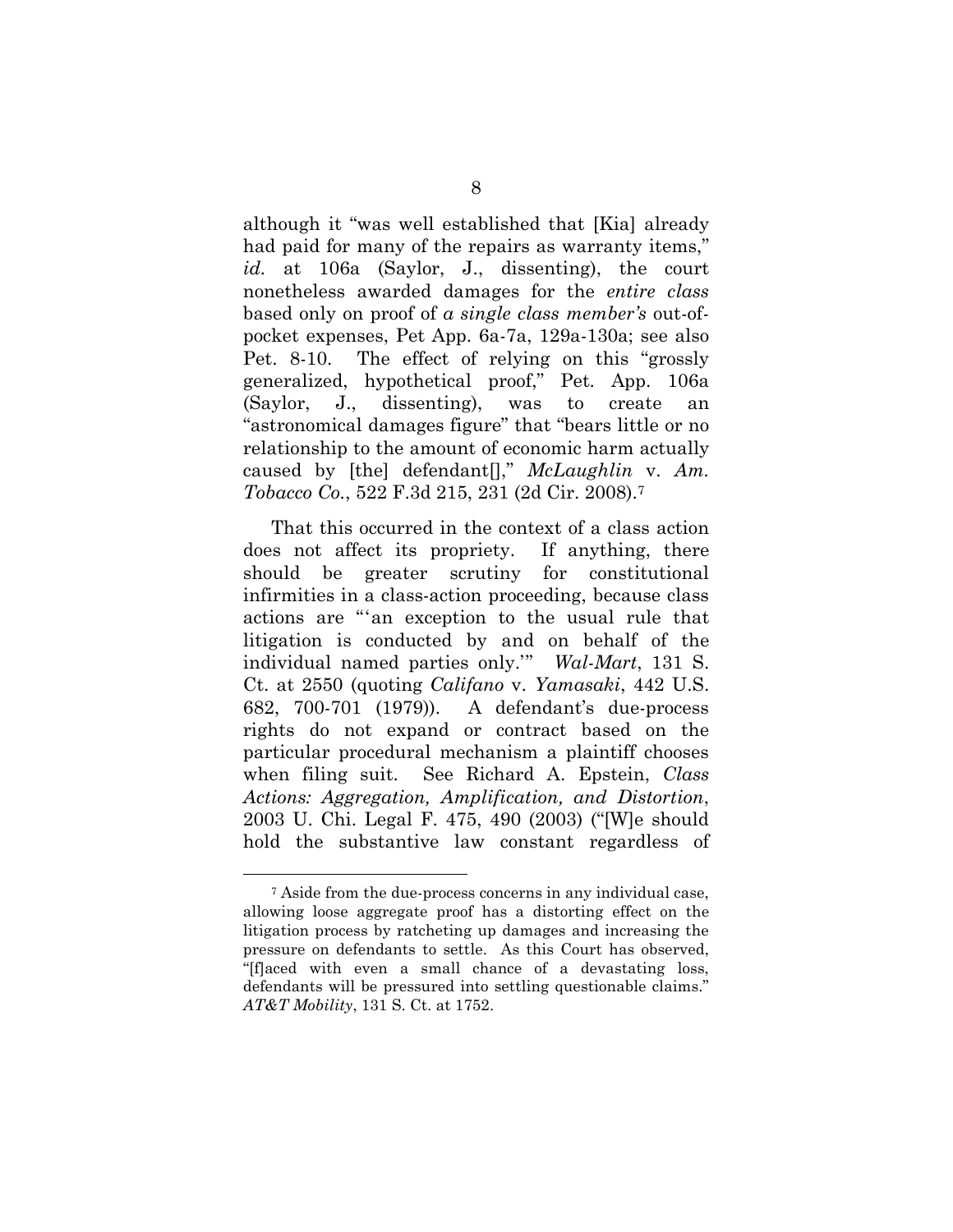whether the plaintiffs proceed by individual action, permissive joinder, or class action. \* \* \* The substantive outcome should not be distorted by the choice of procedural vehicle."). After all, a class action is "a procedural right only, ancillary to the litigation of substantive claims." *Deposit Guar. Nat'l Bank* v. *Roper*, 445 U.S. 326, 332 (1980). As this Court has said, class actions exist to promote "efficiency and economy of litigation." *Am. Pipe & Constr. Co.* v. *Utah*, 414 U.S. 538, 553 (1974). "'The policy at the very core of the class action mechanism is to overcome the problem that small recoveries do not provide the incentive for any individual to bring a solo action prosecuting his or her rights. A class action solves this problem by aggregating the relatively paltry potential recoveries into something worth someone's (usually an attorney's) labor.'" *Amchem Prods., Inc.* v. *Windsor*, 521 U.S. 591, 617 (1997) (quoting *Mace* v. *Van Ru Credit Corp.*, 109 F.3d 338, 344 (1997)).

That is, the class-action mechanism exists to provide a streamlined way for those injured to go after their pieces of the pie; it does not exist to *expand* the pie. And it does not exist to provide plaintiffs with an end-run around a defendant's dueprocess rights. See *Wal-Mart*, *supra*. At the federal level, the Rules Enabling Act codifies this basic principle that the form of an action should not affect the substance of an action. The Act explicitly "forbids interpreting Rule 23 to 'abridge, enlarge or modify any substantive right.'" *Wal-Mart*, 131 S. Ct. at 2561 (quoting 28 U.S.C. § 2072(b)).

It is undoubtedly easier for a court to award aggregate damages, as was done here, by multiplying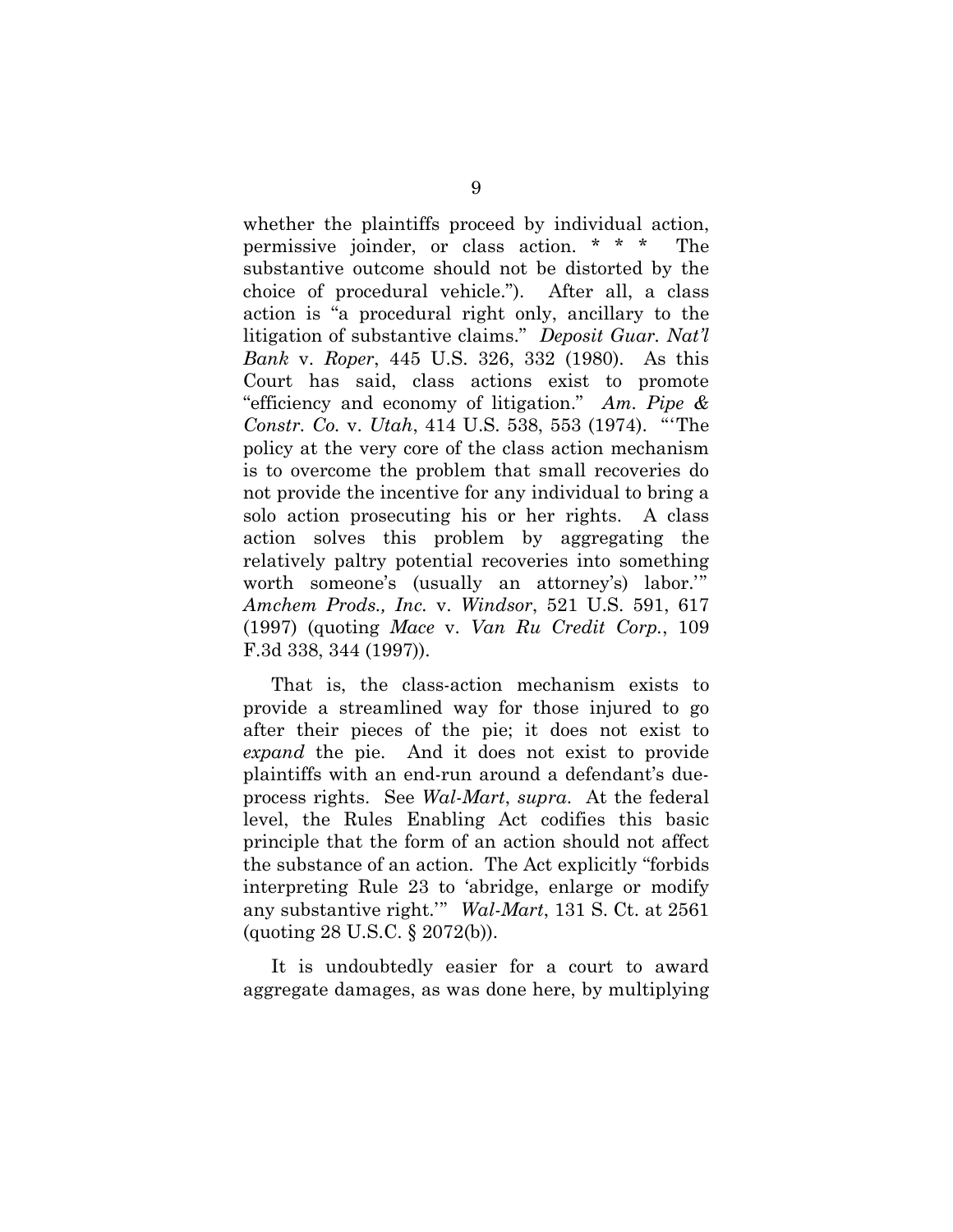the class representative's out-of-pocket expenses by the number of class members than it is to determine the amount of damages each is entitled to receive. But it is long established that due process requires defendants have "an opportunity to present every available defense." *Lindsey* v. *Normet*, 405 U.S. 56, 66 (1972) (internal quotation marks omitted) (quoting *Am. Surety Co.* v. *Baldwin*, 287 U.S. 156, 168 (1932)). And just last Term, this Court held that "a class cannot be certified on the premise that [the defendant] will not be entitled to litigate its statutory defenses to individual claims." *Wal-Mart*, 131 S. Ct. at 2561. Unless class actions somehow diminish that right, a defendant should, at a minimum, be able to contest individual class members' injuries and entitlement to damages. Here, however, "the court eliminated any need for plaintiffs to prove, and denied any opportunity for [the defendant] to contest, that any particular plaintiff who benefits from the judgment (much less all of them)," *Philip Morris*, 131 S. Ct. at \*3, is not entitled to the full amount of his damages award.

Indeed, without *some* effort to determine the amount of damages to which individual claimants are entitled, it is a virtual certainty that "individual plaintiffs who could not recover had they sued separately *can* recover only because their claims were aggregated with others' through the procedural device of a class action." *Philip Morris*, 131 S. Ct. at \*4. The class-action mechanism facilitated such a perversion of due process here. The Pennsylvania trial court sidestepped entirely the issue of whether individual class members are entitled to damages, preferring instead the simpler "Trial by Formula" approach this Court held invalid for backpay claims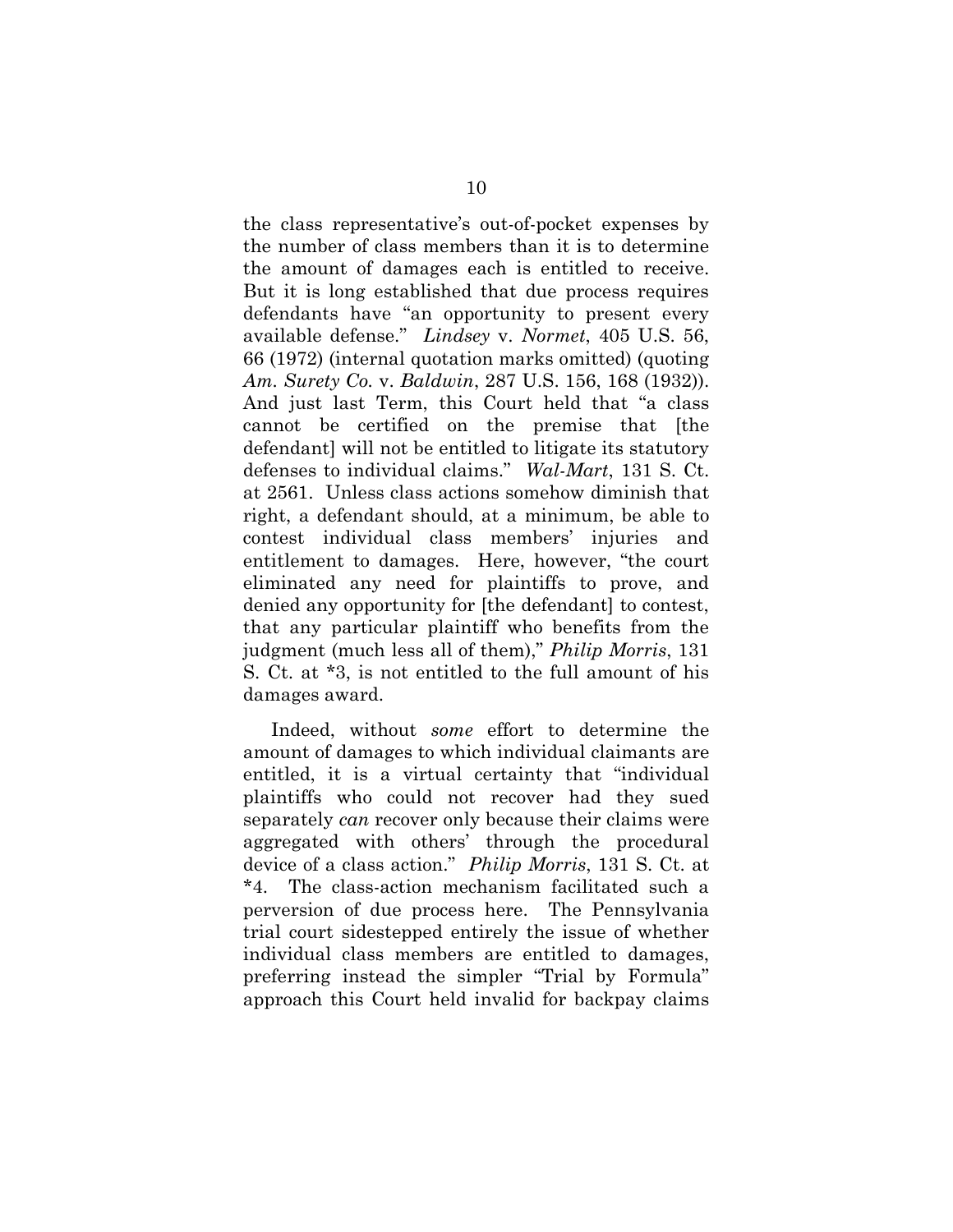in *Wal-Mart*, 131 S. Ct. at 2561. Determining damages on an aggregate rather than an individual basis offends defendants' due-process rights, particularly when, as here, "there simply was no evidence of class-wide commonality relative to numerous factors affecting out-of-pocket costs." Pet App. 102a (Saylor, J., dissenting).

## **II. FURTHER REVIEW IS NECESSARY TO RESOLVE PERSISTENT DISAGREEMENT ABOUT THE VALIDITY OF AGGREGATE-DAMAGES AWARDS**

Although this Court has considered the dueprocess implications of other aspects of class actions, see, *e.g.*, *Wal-Mart*, 131 S. Ct. 2541 (certification); *State Farm Mut. Auto. Ins. Co.* v. *Campbell*, 538 U.S. 408 (2003) (punitive damages); *BMW of N. Am., Inc.* v. *Gore*, 517 U.S. 559 (1996) (same), it has not yet addressed the constitutional propriety of awarding aggregate damages without allowing the defendant to contest individual class members' right to damages. The issue has arisen twice in merits cases, but both times the Court resolved the case on narrower grounds. See *Boeing Co.* v. *Van Gemert*, 444 U.S. 472, 481 n.6 (1980) ("[W]e express no opinion on the validity of judgments permitting [fluid-class] recoveries."); *Eisen* v. *Carlisle & Jacquelin*, 417 U.S. 156, 172 n.10 (1974) ("We \* \* \* have no occasion to consider whether the Court of Appeals correctly resolved the issues of manageability and fluid-class recovery \* \* \*.") As a result, state courts and federal courts of appeals have come to conflicting conclusions. This Court's review is necessary to provide a "nationally uniform interpretation of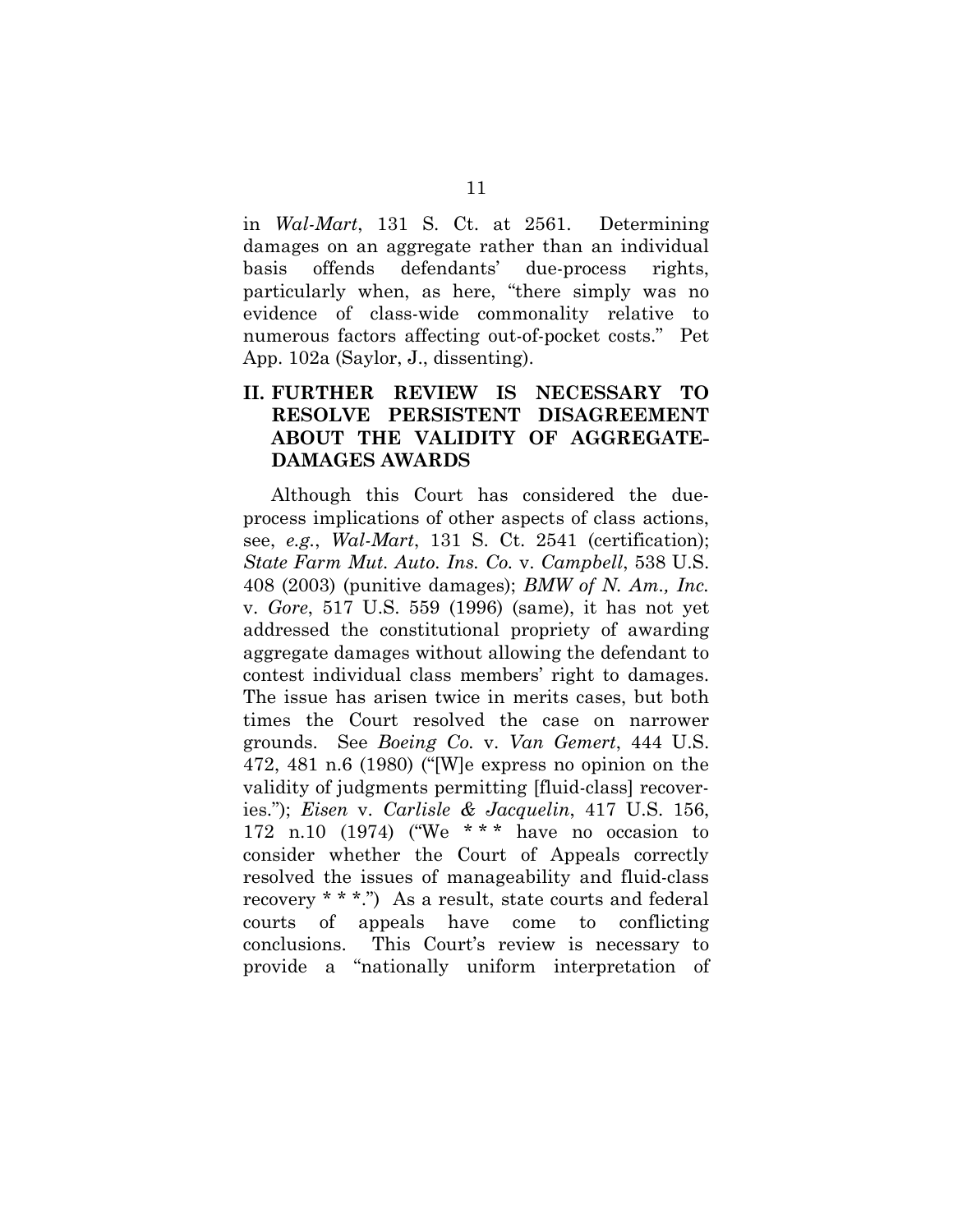federal law." *Hertz Corp.* v. *Friend*, 130 S. Ct. 1181, 1192 (2010).

### **A. Most Courts Reject Aggregate Damages As Contrary To Due Process**

State courts of last resort and federal courts of appeals are deeply and intractably divided about the constitutional permissibility of aggregate-damages awards. Some state courts of last resort have held that class-action defendants are only liable for the damages actually suffered by individual class members. Texas, for instance, has categorically held that "due process requires that class actions not be used to diminish the substantive rights of any party to the litigation." *Stonebridge Life Ins. Co.* v. *Pitts*, 236 S.W.3d 201, 205 (Tex. 2007) (per curiam); accord *In re Fibreboard Corp.*, 893 F.2d 706, 711 (5th Cir. 1990) (rejecting, under Texas law, a trialmanagement plan that extrapolated liability and damages suffered by 2,990 class members based on proof offered by 41 sample representatives).

California has also recognized that it is "inappropriate to deprive defendants of their substantive rights merely because those rights are inconvenient in light of the litigation posture plaintiffs have chosen."). *Granberry* v. *Islay Invs.*, 889 P.2d 970, 976 (Cal. 1995). That State's court of appeals recently reversed a class action award, agreeing with the defendant that the "trial management plan deprived it of its constitutional due process rights [by] prevent[ing] it from defending against the individual claims for over 90 percent of the class." See *Duran* v. *U.S. Bank Nat'l Assoc.*, 137 Cal. Rptr. 3d 391, 395 (Cal. Ct. App. 2012). Although the court of appeals took account of the California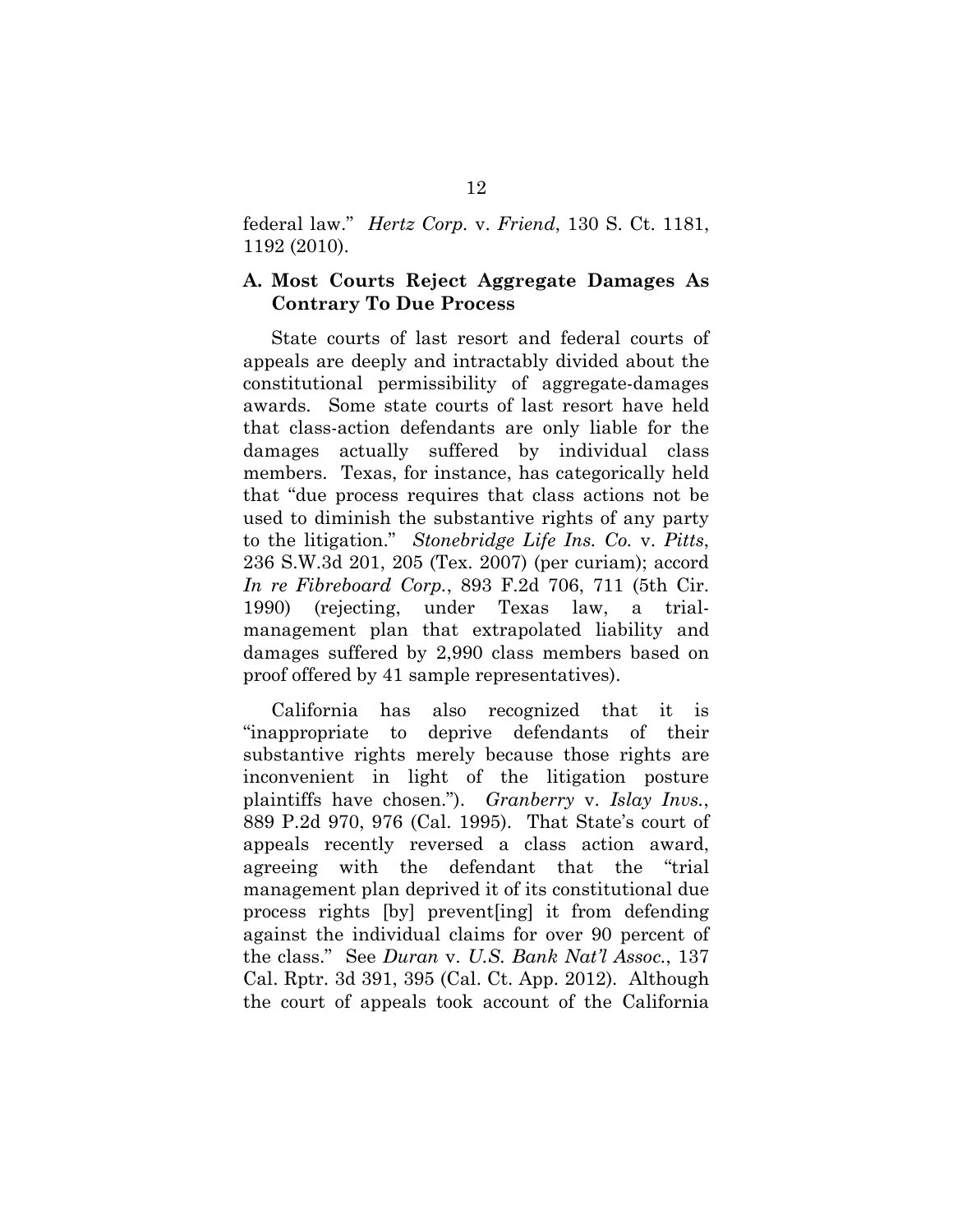Supreme Court's directive to "think outside the box" when it comes to class-certification and -management decisions, *id.* at 420 (citing *Sav-on Drug Stores, Inc.* v. *Superior Ct.*, 96 P.3d 194, 208 (Cal. 2004)), it ultimately determined that, "[w]hile innovation is to be encouraged, the rights of the parties may not be sacrificed for the sake of expediency," *ibid.* And statistical sampling of the damages suffered by a set of randomly chosen class representatives did not accord with due process where there was significant variation in the extent of class members' injuries. See *id.* at 422-428.

Most federal courts of appeals have likewise concluded that aggregate damages are constitutionally impermissible. The Second Circuit took the lead in holding that aggregate damages based on classwide rather than individual proof violates defendants' due-process rights. In *Eisen* v. *Carlisle & Jacquelin*, 479 F.2d 1005 (1973), vacated on other grounds, 417 U.S. 156 (1974), that court invalidated an aggregate-damages procedure, reasoning that, "if the 'class as a whole' is or can be substituted for the individual members of the class as claimants, then the number of claims filed is of no consequence and the amount found to be due will be enormous." *Id.* at 1018. To do so, the court held, would violate the "procedural safeguards established by the Constitution." *Id.* at 1013. That court recently reaffirmed its position in *McLaughlin*, where it rejected determining the "defendant's aggregate liability \* \* \* in a single, class-wide adjudication" that would allow "individual class members \* \* \* to collect their individual shares  $***$  through a simplified proof of claim procedure." 522 F.3d at 231. Such an approach, the court concluded, would hinder "the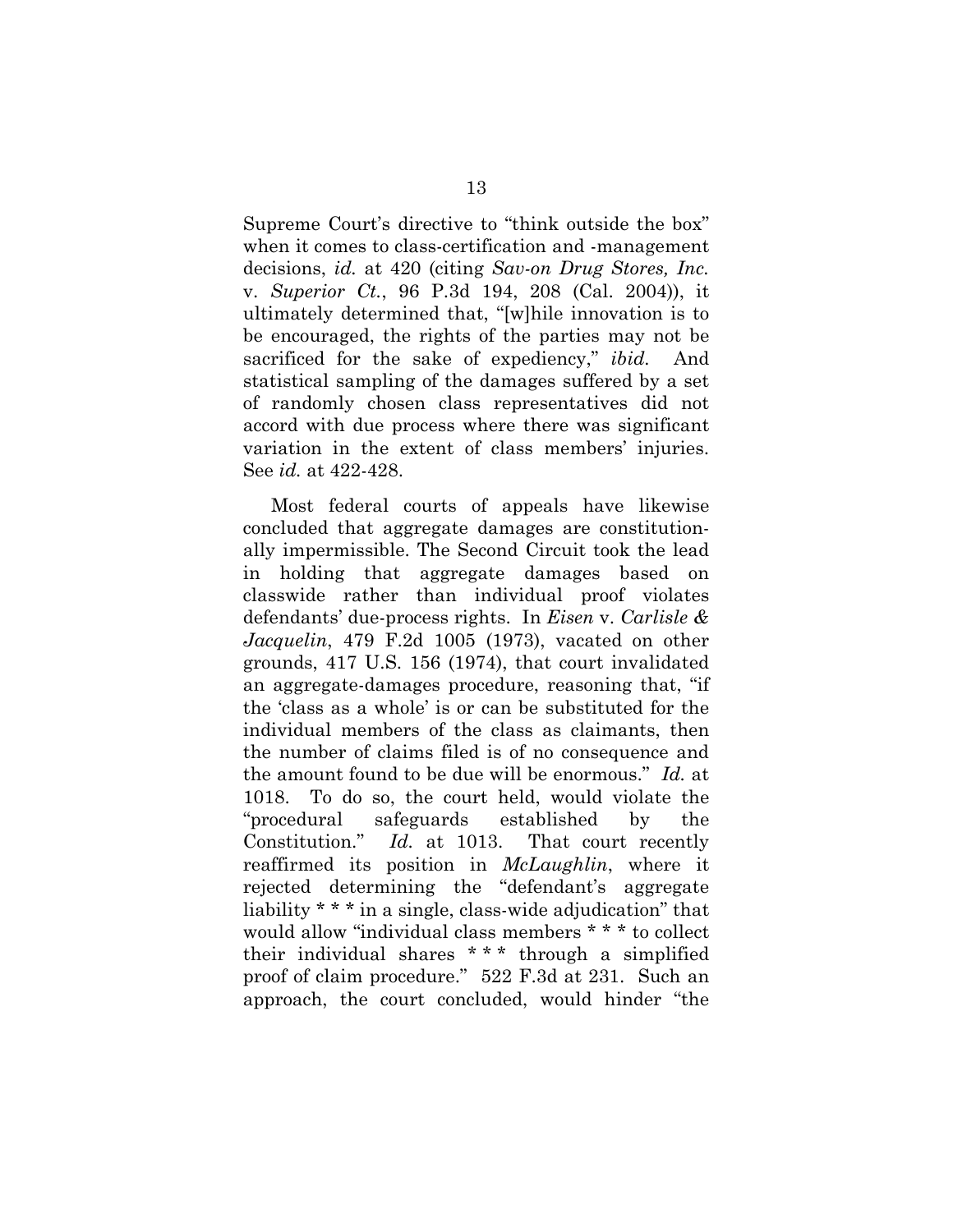right of defendants to challenge the allegations of individual plaintiffs." *Ibid.* More troublingly, determining individual damages on an aggregate basis would likely "result in an astronomical damages figure that [would] not accurately reflect the number of plaintiffs actually injured by defendants" and would "bear[] little or no relationship to the amount of economic harm actually caused by defendants," which in turn would violate the defendant's "substantive right to pay damages reflective of [its] actual liability." *Ibid.*; accord *Seijas* v. *Republic of Argentina*, 606 F.3d 53, 58-59 (2d Cir. 2010) ("Estimating gross damages for each of the classes as a whole \* \* \* enlarges plaintiffs' rights by allowing them to encumber property to which they have no colorable claim.").

The Fourth Circuit has taken a similar approach in disapproving aggregate-damages awards in class actions. In *Broussard* v. *Meinecke Discount Muffler Shops, Inc.*, 155 F.3d 331 (1998), that court reversed in part because the district court allowed the class to rely on "class-wide proof of damages" rather than putting forward "actual proof of damages" that the individual class members suffered. *Id.* at 343; accord *Thorn* v. *Jefferson-Pilot Life Ins. Co.*, 445 F.3d 311, 327-329 (4th Cir. 2006). Earlier, in *Windham* v. *American Brands, Inc.*, 565 F.2d 59 (1977), that court, sitting en banc, rejected resorting to aggregate calculation of damages to avoid "the difficulties inherent in proving individual damages," reasoning that "[s]uch a method of computing damages in a class action has been appropriately branded as 'illegal, inadmissible as a solution of the manageability problems of class actions and wholly improper.'" *Id.* at 72 (quoting *Eisen*, 479 F.2d at 1018). As the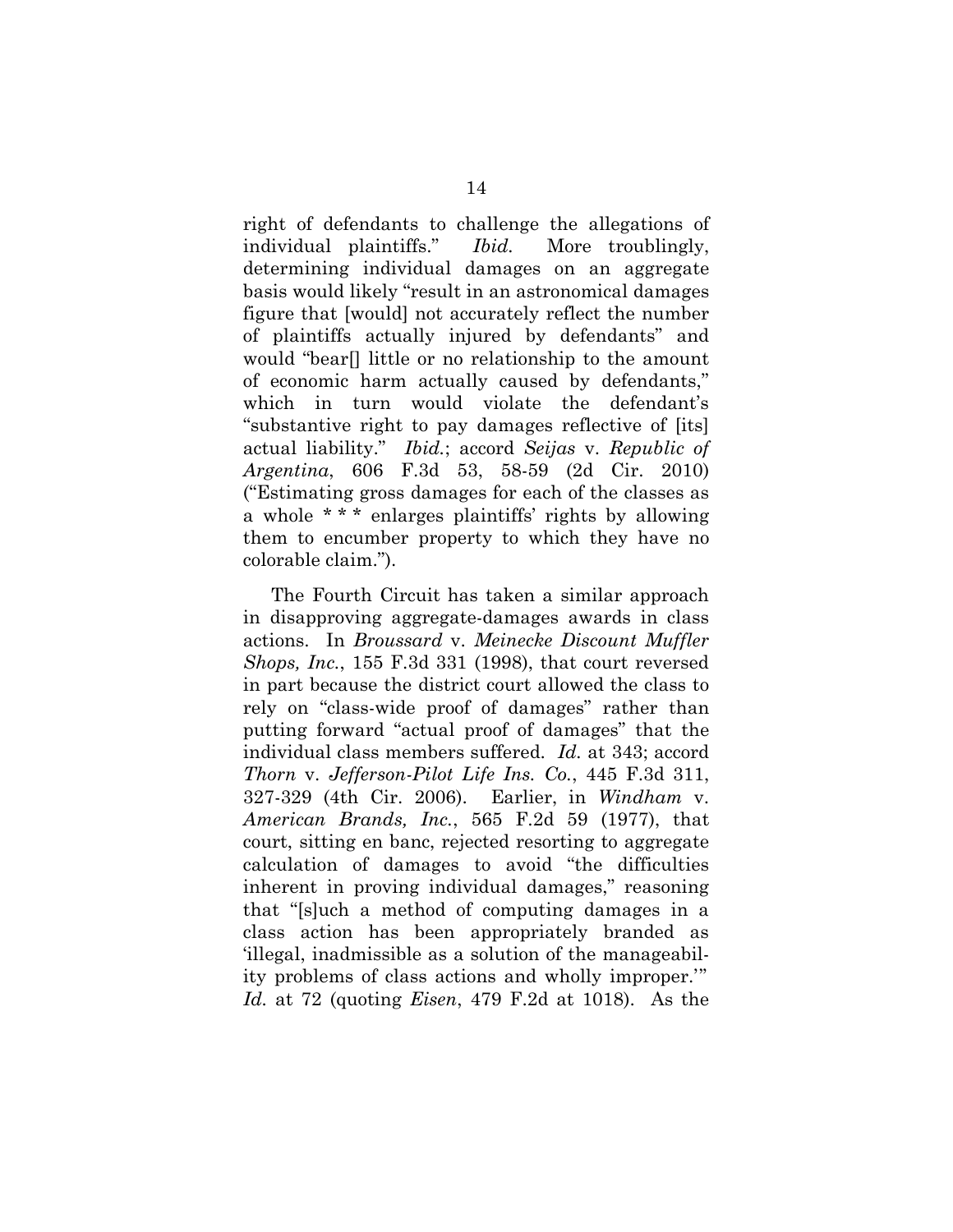court in *Thorn* later put it, even though "[a] classaction claim for monetary relief may present common questions of liability [it is] the goal of the damage phase \* \* \* to compensate the *plaintiffs* for their *individual injuries*." 445 F.3d at 330. "[T]o determine the particular amount of damages to which each plaintiff is entitled," the court added, "will generally require the court to conduct individual hearings \* \* \*." *Ibid.*

The Fifth Circuit, too, has explicitly rejected a class's attempt "to calculate damages for [its] members \* \* \* according to a formula that utilized a nationwide average," concluding that there is no reason to believe the "proposed damages calculus represents an adequate approximation of any single class member's damages, let alone a just and reasonable estimate of the damages of every class member \* \* \*." *Bell Atl. Corp.* v. *AT&T Corp.*, 339 F.3d 294, 304 (2003); accord *In re Fiberboard*, 893 F.2d at 711 (criticizing certification of a class action where "the claim of a unit of 2,990 persons" would be adjudicated instead of the "individual claims of 2,990 persons" because it would "inevitably restate[] the dimensions of tort liability").

The Ninth, Eleventh and—most significant here— Third Circuits have likewise rejected aggregatedamages awards. See, *e.g.*, *Six (6) Mexican Workers* v. *Ariz. Citrus Growers*, 904 F.2d 1301, 1305 (9th Cir. 1990) ("'Allowing gross damages by treating unsubstantiated claims of class members collectively significantly alters substantive rights \* \* \*.'") (quoting *In re Hotel Tel. Charges*, 500 F.2d 86, 90 (9th Cir.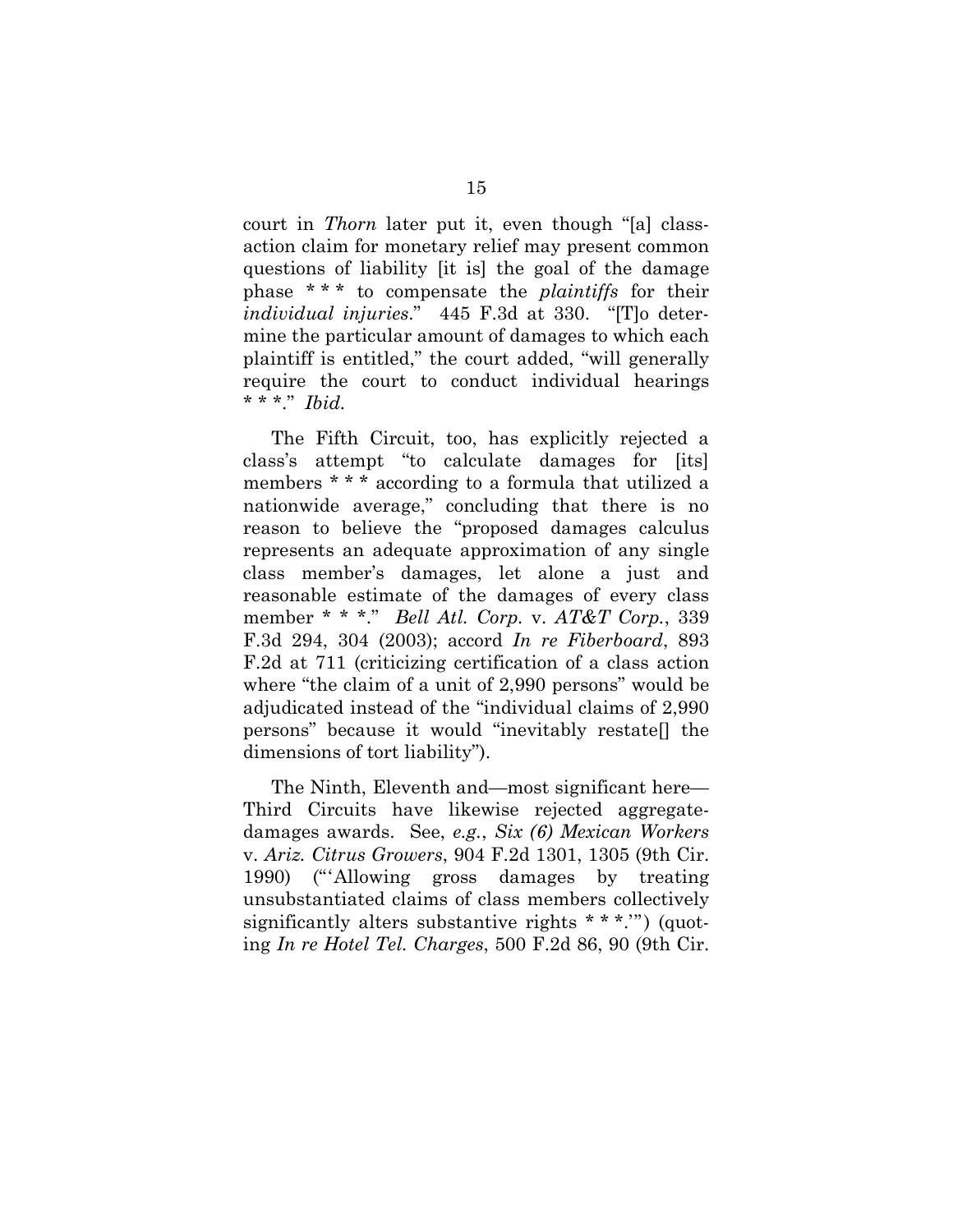1974));<sup>8</sup> *Allapattah Servs., Inc.* v. *Exxon Corp.*, 333 F.3d 1248, 1257 (11th Cir. 2003) ("[I]ndividualized proof of claims would be necessary regardless of whether an aggregate judgment was entered[;] the considerations that must be taken into account to calculate the correct amount of damages during the claims process reveal the obstacles to entering an aggregate judgment for the class."); *Nelson* v. *Greater Gadsden Housing Auth.*, 802 F.2d 405, 409 (11th Cir. 1986) ("Class plaintiffs cannot [be] relieve[d]" \* \* \* of the burden of proving individual damages."); *Newton* v. *Merrill Lynch, Pierce, Fenner & Smith, Inc.*, 259 F.3d 154, 191, 192 (3d Cir. 2001) (affirming class decertification in light of "insurmountable manageability problems" arising from the need for individual determinations of injury and damages because "actual injury cannot be presumed, and defendants have the right to raise individual defenses against each class member").

This case thus presents the situation where class actions in state and federal courts in Pennsylvania are governed by different standards. When the

<sup>8</sup> But see *Hilao* v. *Estate of Marcos*, 103 F.3d 767, 785, 786 (9th Cir. 1996) (affirming class award that depended on only a subset of class members' injuries, despite finding that the "dueprocess claim \* \* \* raise[s] serious questions," because of the "extraordinarily unusual nature" of the class's claims for human rights abuses against Ferdinand Marcos). Judge Rymer dissented, writing, "I cannot believe that a summary review of transcripts of a selected sample of victims who were able to be deposed for the purpose of inferring the type of abuse, by whom it was inflicted, and the amount of damages proximately caused thereby, comports with fundamental notions of due process." *Id.* at 788 (Rymer, J., dissenting). "[E]ven in the context of a class action," she reasoned, "individual causation and individual damages must still be proved individually." *Ibid.*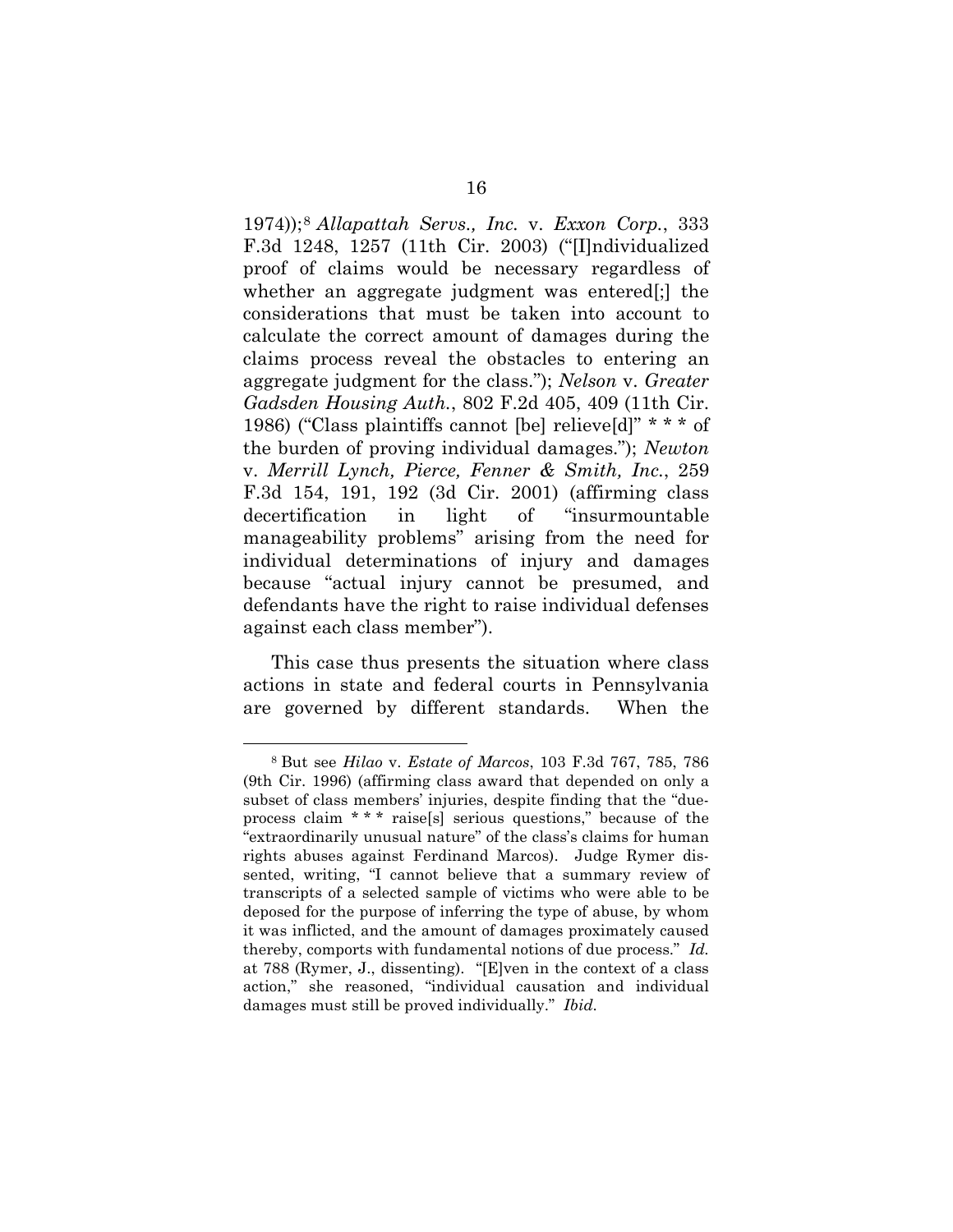requirements of due process of law turn on the happenstance of the court in which a suit is filed, an untenable conflict arises that requires this Court's intervention. See, *e.g.*, *Madsen* v. *Women's Health Ctr., Inc.*, 512 U.S. 753, 761-762 (1994) (noting certiorari was granted to resolve conflict between the Eleventh Circuit and the Florida Supreme Court).

## **B. A Minority Of Courts Permit Aggregation-Based Damage Awards**

Other courts, however, have been more accepting of awarding aggregate damages without allowing defendants to challenge individual class members' awards. Some, such as the Iowa Supreme Court, limit their approval of aggregate-damages awards to particular types of cases. See, *e.g.*, *Anderson Contracting, Inc.* v. *DSM Copolymers, Inc.*, 776 N.W.2d 846, 850 (Iowa 2009) ("[A]n aggregate approach to injury and damages [i]s appropriate in an antitrust case."). But see *ibid.* ("[S]uch potential problems [as individual damages can] be confronted, if necessary, after the trial of the liability and classwide injury issues is completed."). The Sixth Circuit has likewise approved of aggregate-damages awards in certain types of cases. See, *e.g.*, *In re Scrap Metal Antitrust Litig.*, 527 F.3d 517, 534 (2008) (antitrust case). Other courts tellingly permit aggregationbased awards *only* when a showing has been made that it accurately approximates the results of individual proceedings. See, *e.g.*, *Scottsdale Mem'l Health Sys., Inc.* v. *Maricopa Cnty.*, 228 P.3d 117, 133 (Ariz. Ct. App. 2010) (approving statistical sampling to calculate damages if "the methodology to be employed appropriately takes into account the variables in the claims, addresses the relationships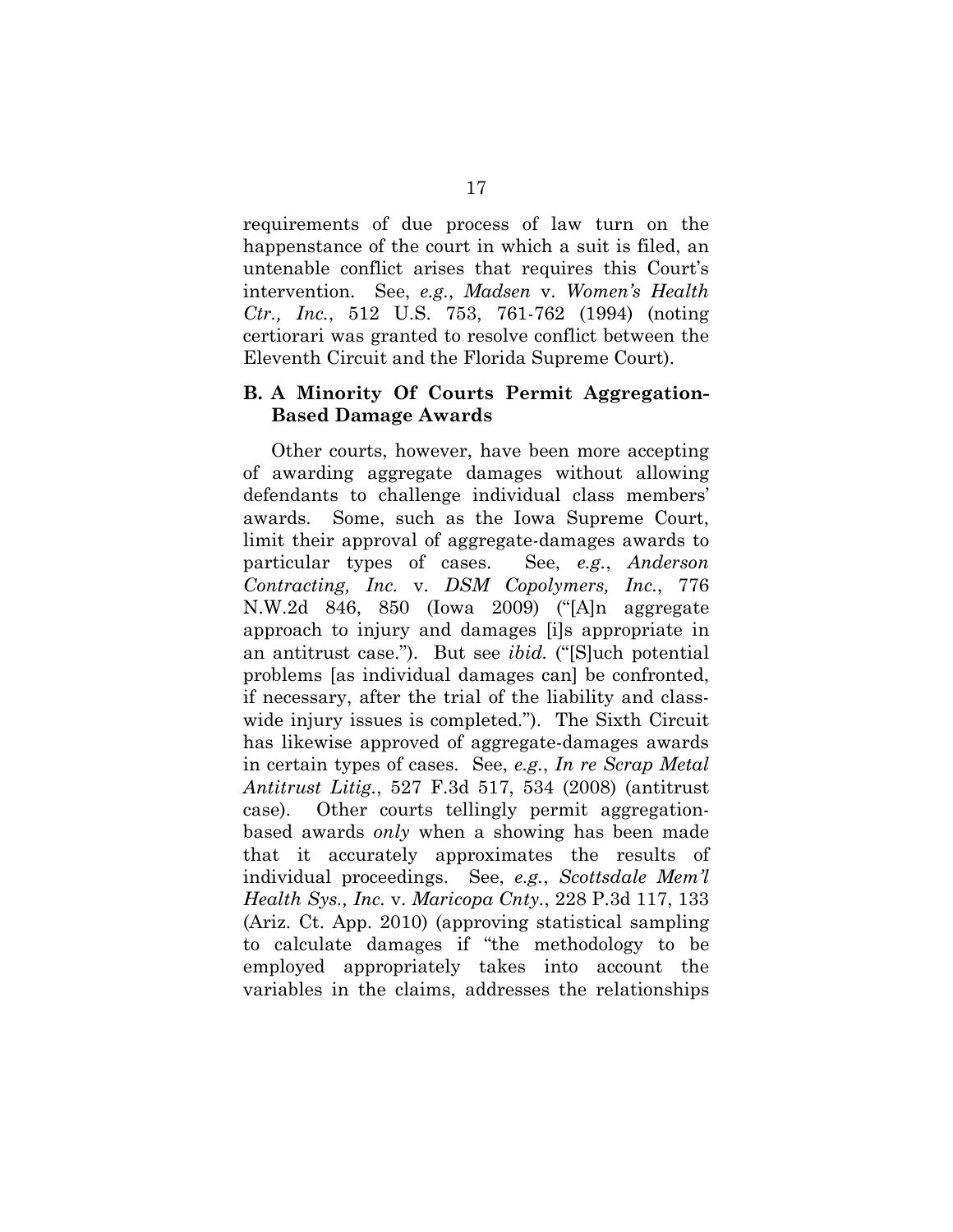among those variables and uses a sample of sufficient size so as to permit a finding that there is a sufficient level of confidence that the results obtained reflect results that would be obtained from trials of the whole.") (internal quotations omitted). But see *id.* at 132 (finding that the use of statistical sampling in that case did not "unduly threaten the County's interest that it be compelled to reimburse the Hospitals no more than the sum of all valid claims"). The Seventh Circuit, similarly, "favor[s] an ad hoc test to determine whether fluid recovery," *McLaughlin on Class Actions* § 8:16 (6th ed. Supp. 2009)—meaning a system where "a court assesses damages on a class-wide basis, without requiring any class member to prove individual damages" and "[i]ndividual damages are \* \* \* apportioned out of the total award," 5 James Wm. Moore et al., *Moore's Federal Practice* § 23.46[2][e][iii], at 23-284 (3d ed.  $2009$ ) (footnote omitted)<sup>9</sup>—"comports with the policies underlying the relevant statute." *McLaughlin on Class Actions*, *supra*. After noting the split with regard to "fluid recovery mechanism[s]," that court decided "not [to] adopt either of the two extreme positions," instead favoring a "case-by-case analysis" of whether awarding aggregate damages is appropriate. *Simer* v. *Rios*, 661 F.2d 655, 675-676 (7th Cir. 1981).<sup>10</sup>

<sup>9</sup> See also *In re Indus. Gas Antitrust Litig.*, 100 F.R.D. 280, 301 (N.D. Ill. 1983) ("When a fluid recovery is sought, no attempt is made to correlate class members with actual injuries. Damages are distributed in an imprecise manner that eliminates the need for individualized determinations.").

<sup>10</sup> Although the Seventh Circuit is open to aggregate damages, unlike the Court below, it is nonetheless keenly aware of the need to protect due-process rights in class actions. See,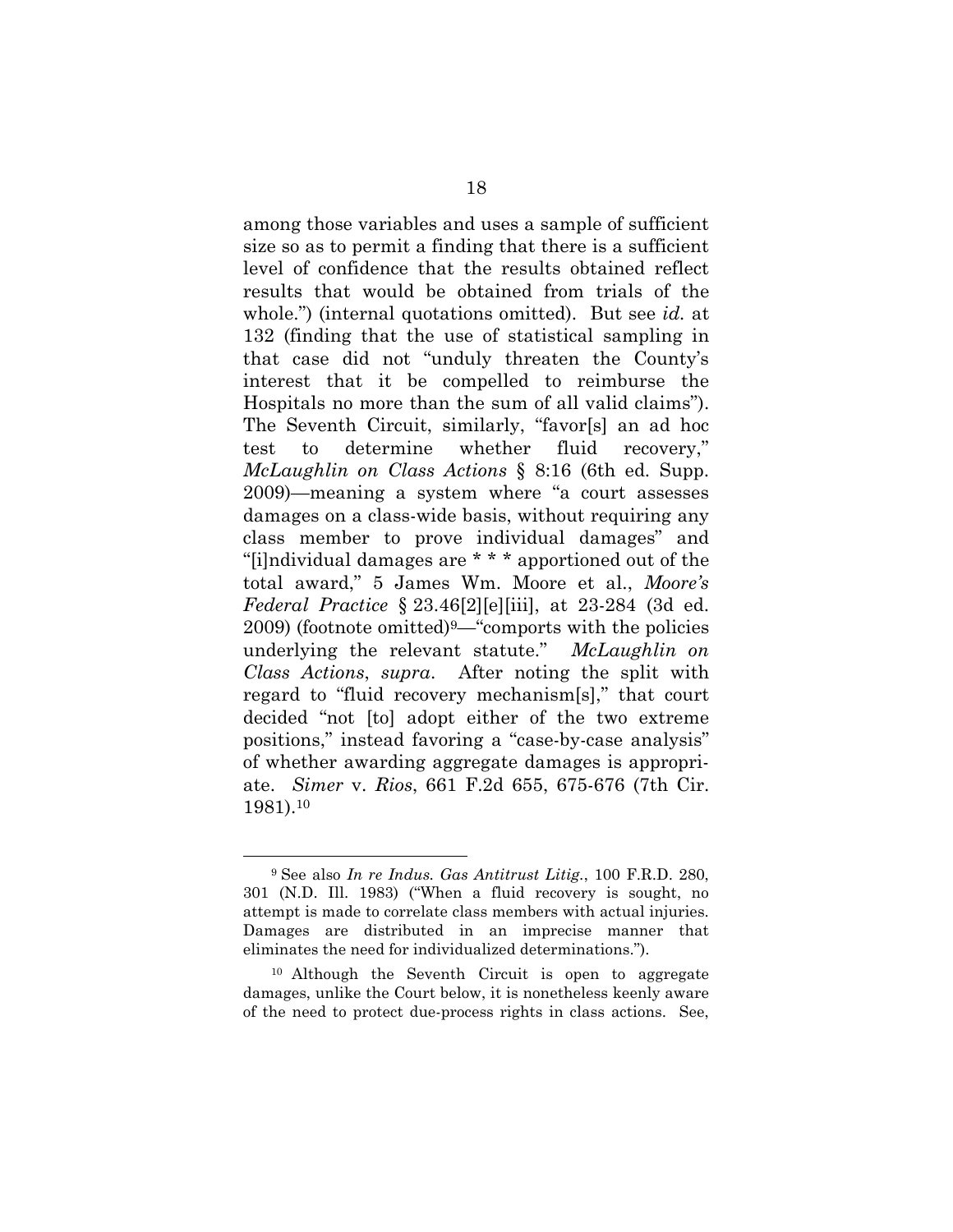But other courts, such as the New Mexico courts, take a more aggressive position akin to that adopted by the lower courts in this case, rejecting the proposition that class damages must reflect a class member's actual loss. See, *e.g.*, *Romero* v. *Philip Morris, Inc.*, 109 P.3d 768, 791 (N.M. Ct. App. 2005) (rejecting defendant's argument that "by \* \* \* allow[ing] an award of aggregate and not individualized damages the court lessens and alters the substantive proof of actual damages," and concluding that aggregate awards need not "correspond to each class member's actual loss"). In the context of a mass-tort class action, the First Circuit went so far as to say that the "use of aggregate damages calculations is well established in federal court and "implied by the very existence of the class action mechanism itself." *In re Pharmaceutical Indus. Average Wholesale Price Litigation*, 582 F.3d 156, 197 (1st Cir. 2009). That court later held that there is a "*preference* for individually proven damages," but that aggregate approximations can be acceptable, particularly when the defendant offers "no practical solution to the problem" of how to fashion a remedy. *Brown* v. *Colegio de Abogados de Puerto Rico*, 613 F.3d 44, 53-54 (1st Cir. 2010) (emphasis added).

Thus, even among the minority of jurisdictions that have determined that aggregate damages comport with due process, Pennsylvania has established itself as an outlier. The decision below represents the far end of the spectrum of views on the

*e.g.*, *In re Bridgestone/Firestone Inc. Tires Prods. Liab. Litig.*, 288 F.3d 1012, 1020 (2002) ("Tempting as it is to alter doctrine in order to facilitate class treatment, judges must resist so that all parties' legal rights may be respected.")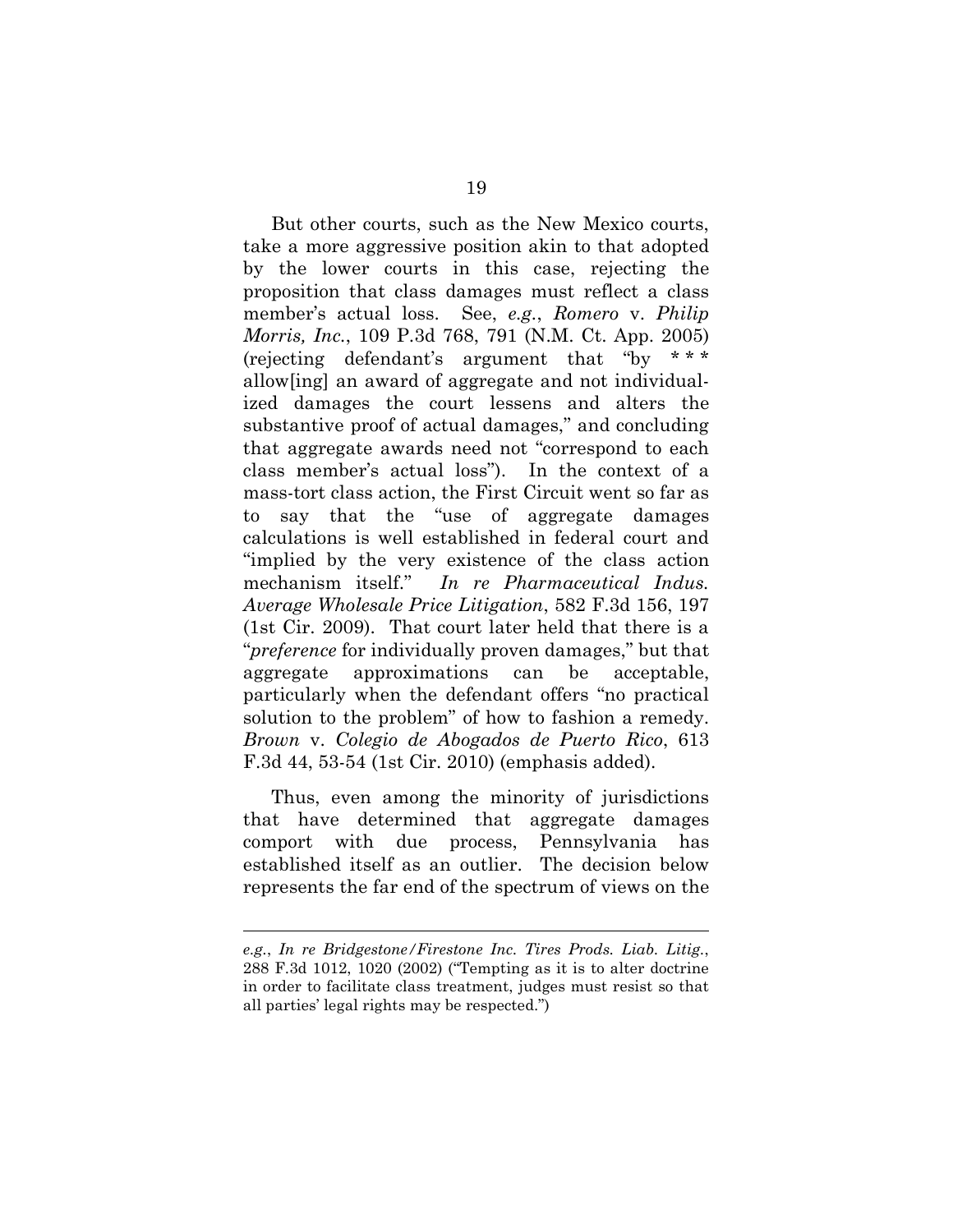subject, "an unconventionally liberal approach to  $***$ collectivized treatment of individualized issues in aggregate litigation." Pet. App. 115 (Saylor, J., dissenting).

#### **C. Leading Treatises Confirm The Need For This Court's Guidance**

Further indication of the need for this Court's guidance is evident in the fact that the two leading treatises on class actions express conflicting opinions about the propriety of determining damages for class plaintiffs on an aggregate basis. *McLaughlin on Class Actions*, adopting the majority view, disapproves of aggregate-damages awards because "substituti[ng] the 'class as a whole' for its individual members on damages issues would almost inevitably violate \* \* \* due process \* \* \*." 2 Joseph M. McLaughlin, *McLaughlin on Class Actions* § 8:16 (6th ed. Supp. 2009). Although, *McLaughlin* notes, "difficulties in proving individualized actual damages \* \* \* often denote unsuitability for class proceedings," where certification is nonetheless proper, "[a] district court may not attempt to resolve manageability problems inherent in having to make individual damage determinations by [awarding] damages to the class as a whole [with] damages that go unclaimed by absent class members \* \* \* re-distributed by the Court." *Ibid.*

The other leading class-action treatise, however, approves of determining class members' damages award on an aggregate basis. For instance, it concludes that "[c]hallenges that such aggregate proof affects substantive law and otherwise violates the defendant's due process or jury trial rights to contest each class member's claim individually[] will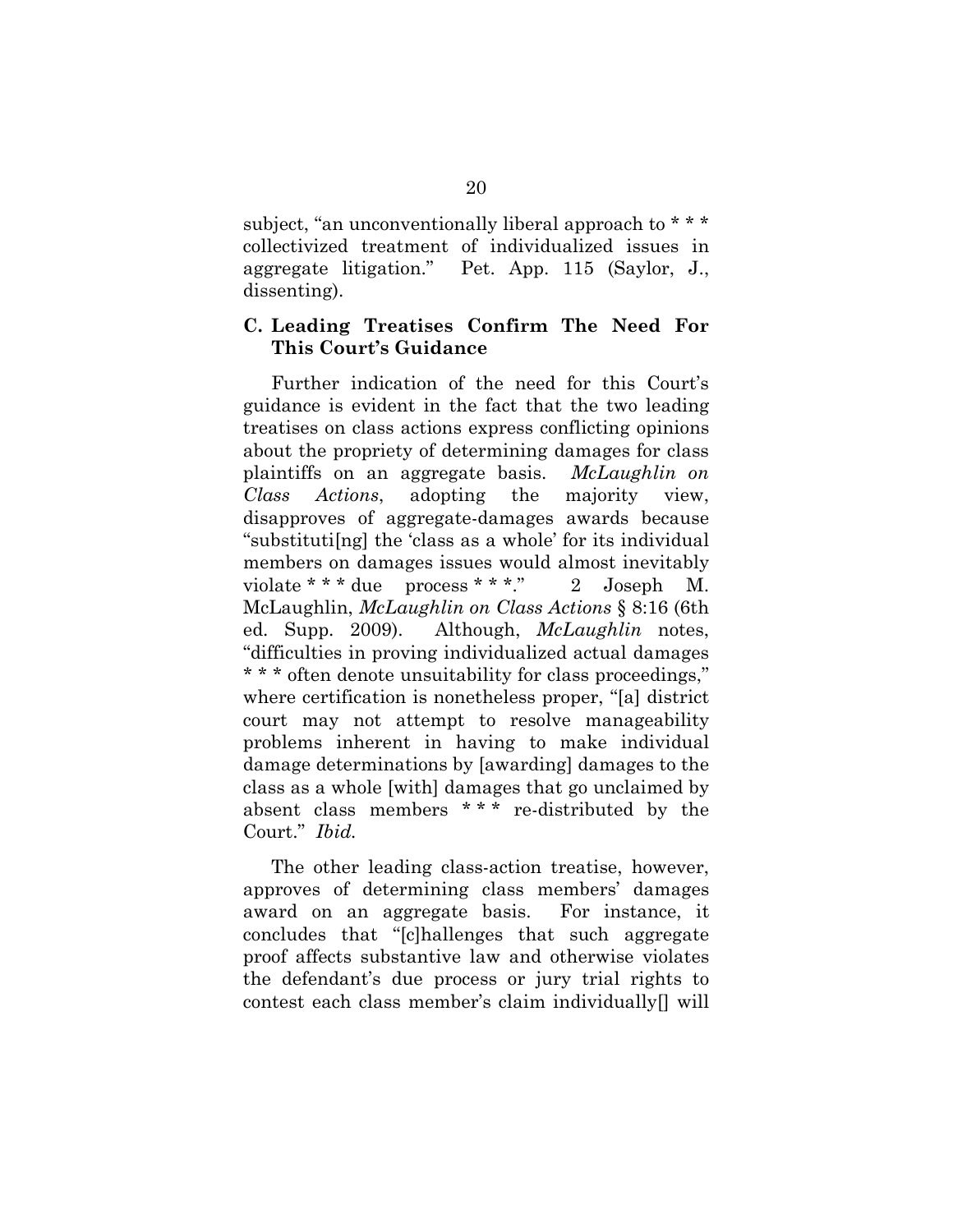not withstand analysis." 3 William Rubenstein et al., *Newberg on Class Actions* § 10:5 (4th ed. Supp. 2009). Thus, according to *Newberg*, which relies for that proposition on a since-overruled district court opinion, "If each member in a class suit joined as a named plaintiff, the defendant could not complain of an aggregate liability determination for all of them on the basis of altered substantive law." *Id.*; see also *id.* at § 9.59 ("In appropriate circumstances, various individual issues can be eliminated by the use of classwide proof of aggregate damages and by the employment of methods for distribution of aggregate recoveries by means other than individual proofs of damages suffered.").

## **III.THE WAIVER FINDING ITSELF VIOLATES KIA'S DUE-PROCESS RIGHTS, AND DOES NOT INSULATE THE CONSTITUTIONALLY SUSPECT AGGREGATE-DAMAGES AWARD FROM REVIEW**

The Pennsylvania courts exacerbated their dueprocess violation by refusing to reach the aggregatedamages issue. The basis for this refusal was Kia's failure to object at the time of jury instructions, which purportedly ran afoul of the state's contemporaneous-objection rule. See Pet. App. 65a, 74a-76a., 159a-162a, 194a-198a.

But, under Pennsylvania law, "[t]he purpose of contemporaneous objection requirements respecting trial-related issues is to allow the court to take corrective measures and, thereby, to conserve limited judicial resources." *Commonwealth* v. *Sanchez*, 36 A.3d 24, 42 (Pa. 2011). There is no question that Kia squarely raised this issue for the trial court's consideration. "[T]he record is replete with objections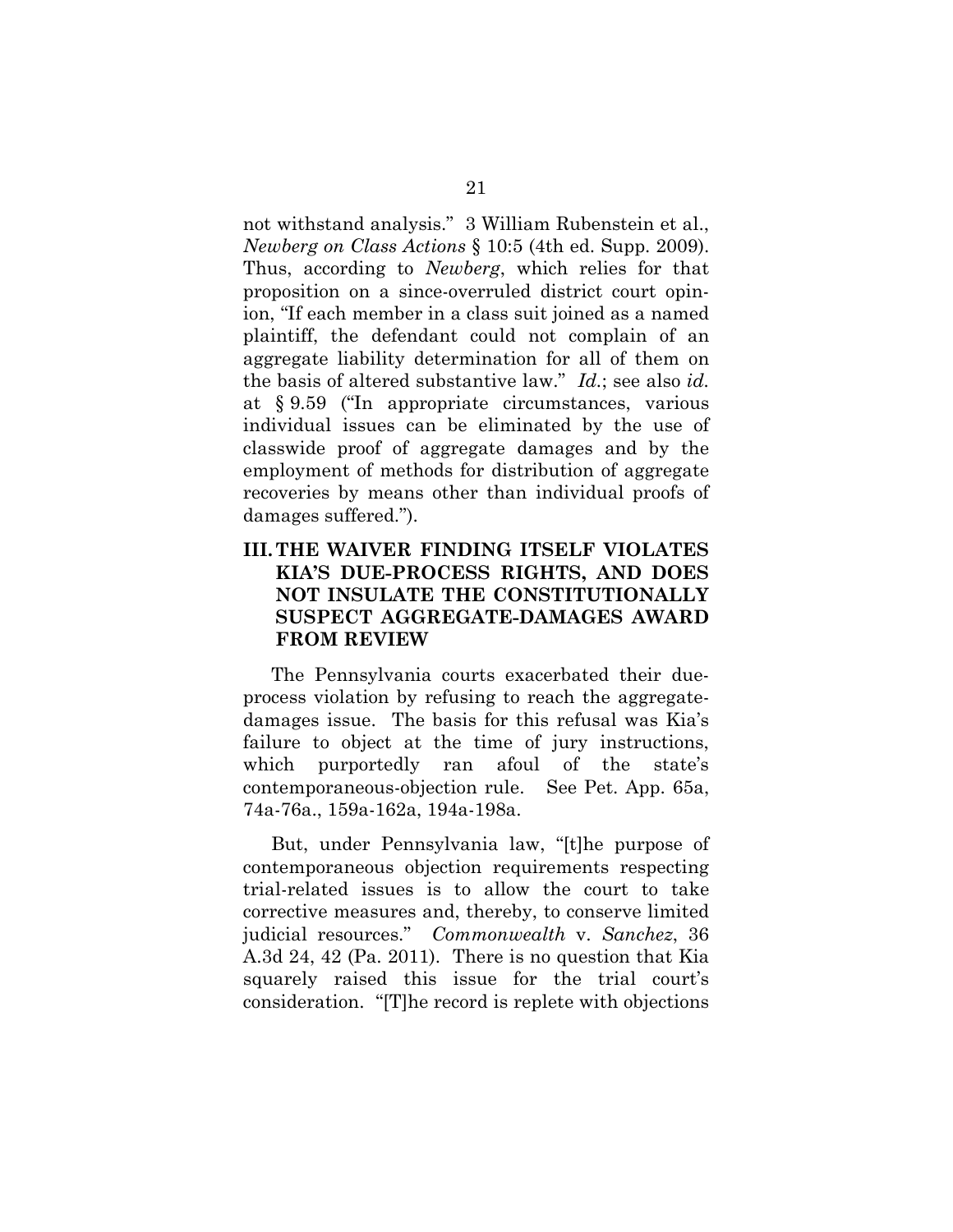on [Kia's] part to: the class certification decision; the expert testimony upon which the hypothesized classwide out-of-pocket expenses was based; and the trial court's failure to require proof for individualized claims." Pet. App. 115a (Saylor, J., dissenting). Given that litany of objections, it is difficult to imagine the trial court was unsure where Kia stood on the question of individual versus aggregate proof. Any further objection from Kia would have been "patently futile." *Osborne*, 495 U.S. at 125 (quoting *Douglas* v. *Alabama*, 380 U.S. 415, 422 (1965)). "[T]he assertion of federal rights, when plainly and reasonably made, is not to be defeated under the name of local practice." *Ibid.* (quoting *Davis* v. *Wechsler*, 263 U.S. 22, 24 (1923)). As the dissenting justice below concluded, "this case should not turn on waiver." Pet. App. 115a.

\* \* \* \* \*

This case embodies two troubling trends that DRI members increasingly encounter: courts' dilution of bedrock due-process guarantees to facilitate the resolution of class-action claims, and state courts' selective invocation of waiver or forfeiture principles to insulate questionable rulings from review. This Court should review the Supreme Court of Pennsylvania's invocation of the contemporaneousobjection rule in this case; indeed, it is so plainly flawed under existing precedent that this Court should consider summary reversal. Such action would clear the way for resolving the unquestionably "important" question of the "extent to which class treatment may constitutionally reduce the normal requirements of due process." *Philip Morris*, 131 S. Ct. at \*4 (Scalia, J., in chambers).